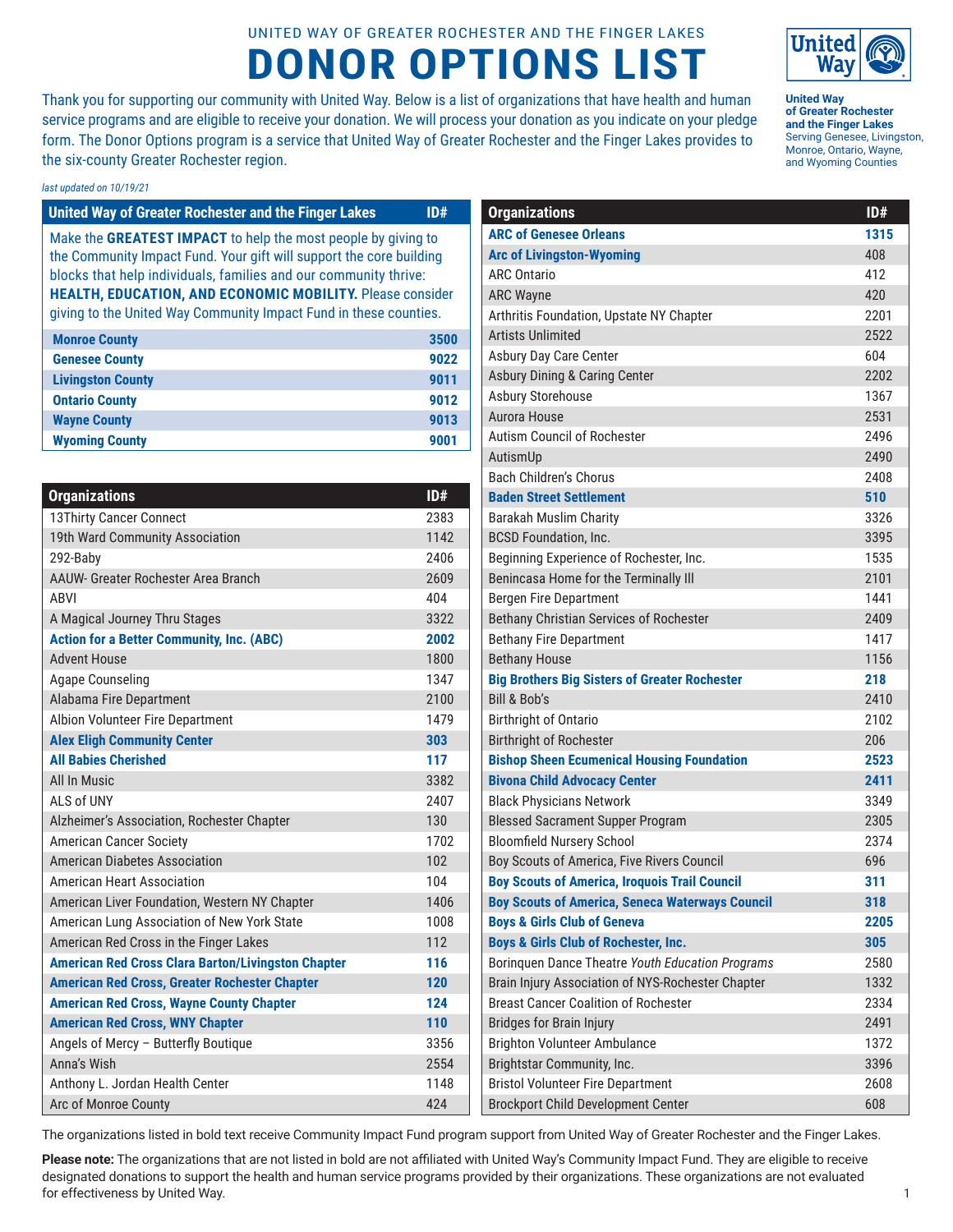| <b>Organizations</b>                                | ID#  | <b>Organizations</b>                                        | ID# |
|-----------------------------------------------------|------|-------------------------------------------------------------|-----|
| <b>Brockport Ecumenical Food Shelf</b>              | 2566 | <b>Children's Institute, Inc.</b>                           | 468 |
| <b>Brockport Migrant Education Project</b>          | 1546 | <b>Chili Fire Department</b>                                | 121 |
| Brockport Volunteer Ambulance Corps, Inc.           | 1154 | <b>Chinese School of Rochester</b>                          | 241 |
| <b>Brockport Volunteer Firefighters Association</b> | 2340 | CHS Mobile Integrated Healthcare                            | 104 |
| <b>Bushnell's Basin Fire Association</b>            | 2341 | (serving Chili, Henrietta, Scottsville, Caledonia & Greece) |     |
| <b>Byron Fire Department</b>                        | 1418 | Churchville Volunteer Fire Department                       | 118 |
| <b>Byron Rescue Squad</b>                           | 1341 | <b>Circle Nursery School</b>                                | 170 |
| Caledonia-Mumford Learning Tree                     | 1557 | <b>Clarendon Fire Company</b>                               | 138 |
| Caledonia Volunteer Fire Department                 | 3370 | <b>Clifton Fire Department</b>                              | 160 |
| <b>Cameron Community Ministries</b>                 | 1708 | <b>Clifton Springs Hospital &amp; Clinic</b>                | 102 |
| Camp Cherith of Western NY                          | 2460 | <b>Cobblestone Arts Center</b>                              | 232 |
| <b>Camp Good Days and Special Times</b>             | 137  | <b>Coffee Connection/Project Empower</b>                    | 248 |
| Camp Haccamo                                        | 1046 | <b>Common Ground Health</b>                                 | 144 |
| Camp Hickory Hill                                   | 2413 | <b>Community Action of Orleans &amp; Genesee, Inc.</b>      | 133 |
| Camp Koinonia                                       | 1515 | Community Child Care Center of the Third Ward               | 620 |
| Camp Onseyawa                                       | 2219 | <b>Community Connections Corp</b>                           | 256 |
| Camp Smile                                          | 1573 | <b>Community Design Center</b>                              | 252 |
| Camp Stella Maris                                   | 1157 | <b>Community Lutheran Ministries</b>                        | 230 |
| Canandaigua Churches in Action                      | 2505 | <b>Community Place of Greater Rochester, Inc., The</b>      | 526 |
| Canandaigua Comfort Care Home - Light Hill          | 3325 | <b>CompassCare Pregnancy Services</b>                       | 116 |
| Canandaigua Emergency Squad                         | 1193 | <b>Compeer Rochester, Inc.</b>                              | 426 |
| <b>Cancer Support Community of Rochester</b>        | 196  | <b>Conesus Volunteer Fire Department</b>                    | 124 |
| <b>Cancer Wellness Connections</b>                  | 3332 | <b>Consumer Credit Counseling Service</b>                   | 262 |
| Candy Apple Preschool Center                        | 616  | <b>Coordinated Child Development Program</b>                | 624 |
| <b>Care-A-Van Ministries</b>                        | 3312 | Cornell Cooperative Extension of Livingston County          | 332 |
| Care Net Center of Greater Orleans                  | 1719 | <b>Cornell Cooperative Extension of Monroe County</b>       | 220 |
| Care Net Pregnancy Center of Canandaigua            | 2501 | <b>Cornell Cooperative Extension of Ontario County</b>      | 220 |
| Care Net Pregnancy Center of Wayne County           | 1591 | <b>Cornell Cooperative Extension of Orleans County</b>      | 201 |
| CASA of Rochester/Monroe County                     | 1358 | <b>Cornell Cooperative Extension of Wayne County</b>        | 339 |
| <b>Catholic Charities Community Services</b>        | 2103 | Cornell Cooperative Extension of Wyoming County             | 211 |
| <b>Catholic Charities of Livingston County</b>      | 208  | <b>Cornerstone Christian Academy</b>                        | 257 |
| <b>Catholic Charities of the Finger Lakes</b>       | 1376 | Council on Alcohol & Substance Abuse of Livingston County   | 452 |
| <b>Catholic Family Center</b>                       | 209  | Council on Alcoholism & Addictions of the Finger Lakes      | 222 |
| Cathy Mae Johnson-Lomnick Foundation                | 2504 | <b>CP Rochester</b>                                         | 491 |
| <b>CDS Monarch</b>                                  | 427  | <b>Creative Environment Day Care</b>                        | 131 |
| <b>Celebration of Life Community</b>                | 2521 | Crimestoppers                                               | 236 |
| <b>Center for Disability Rights</b>                 | 2524 | Crohn's & Colitis Foundation of America/Rochester Chapter   | 146 |
| Center for Dispute Settlement                       | 219  | Crossroads Compass of Care Beacon of Hope                   | 233 |
| <b>Center For Employment Opportunities</b>          | 3363 | <b>Crossroads House</b>                                     | 233 |
| Center for Teen Empowerment                         | 2495 | <b>Crystal Beach Fire Department</b>                        | 162 |
| <b>Center for Youth Services, Inc.</b>              | 212  | <b>CURE Childhood Cancer Association</b>                    | 102 |
| Central Orleans Volunteer Ambulance                 | 1197 | <b>Cystic Fibrosis Foundation</b>                           | 102 |
| Challenger Miracle Field of Greater Rochester       | 3329 | <b>Dansville Ecumenical Community Food Pantry</b>           | 698 |
| <b>Champion Academy</b>                             | 3374 | David and Ilene Flaum Eye Institute                         | 260 |
| <b>Chances &amp; Changes</b>                        | 213  | Daystar Kids                                                | 245 |
| Charles Finney Corporate High School                | 2564 | Delphi Rise                                                 | 142 |
| <b>Charles Settlement House, Inc.</b>               | 515  | <b>DePaul Community Services</b>                            | 432 |
| <b>Charlotte House</b>                              | 3391 | DePaul Senior Living Communities                            | 153 |
| <b>Child and Family Resources</b>                   | 250  | Dial-A-Teacher                                              | 140 |
| Child Care Council                                  | 692  | Dimitri House                                               | 138 |
| <b>Children Awaiting Parents</b>                    | 1014 | Discovery Charter School                                    | 257 |
| Children's Agenda, The                              | 2585 | Do The Right Thing of Rochester, Inc.                       | 338 |
|                                                     |      |                                                             |     |

| <b>Organizations</b>                                                                                                | ID#         |
|---------------------------------------------------------------------------------------------------------------------|-------------|
| Children's Institute, Inc.                                                                                          | 468         |
| <b>Chili Fire Department</b>                                                                                        | 1214        |
| <b>Chinese School of Rochester</b>                                                                                  | 2414        |
| CHS Mobile Integrated Healthcare<br>(serving Chili, Henrietta, Scottsville, Caledonia & Greece)                     | 1048        |
| Churchville Volunteer Fire Department                                                                               | 1182        |
| <b>Circle Nursery School</b>                                                                                        | 1709        |
| <b>Clarendon Fire Company</b>                                                                                       | 1387        |
| <b>Clifton Fire Department</b>                                                                                      | 1606        |
| <b>Clifton Springs Hospital &amp; Clinic</b>                                                                        | 1021        |
| <b>Cobblestone Arts Center</b>                                                                                      | 2327        |
| <b>Coffee Connection/Project Empower</b>                                                                            | 2483        |
| <b>Common Ground Health</b>                                                                                         | 144         |
| <b>Community Action of Orleans &amp; Genesee, Inc.</b>                                                              | 1336        |
| Community Child Care Center of the Third Ward                                                                       | 620         |
| <b>Community Connections Corp</b>                                                                                   | 2565        |
| <b>Community Design Center</b>                                                                                      | 2528        |
| <b>Community Lutheran Ministries</b>                                                                                | 2308        |
| <b>Community Place of Greater Rochester, Inc., The</b>                                                              | 526         |
| <b>CompassCare Pregnancy Services</b>                                                                               | 1169        |
| <b>Compeer Rochester, Inc.</b>                                                                                      | 426         |
| <b>Conesus Volunteer Fire Department</b>                                                                            | 1248        |
| <b>Consumer Credit Counseling Service</b>                                                                           | 2620        |
| <b>Coordinated Child Development Program</b>                                                                        | 624         |
| <b>Cornell Cooperative Extension of Livingston County</b>                                                           | 3321        |
| <b>Cornell Cooperative Extension of Monroe County</b>                                                               | 2206        |
| Cornell Cooperative Extension of Ontario County                                                                     | 2207        |
| <b>Cornell Cooperative Extension of Orleans County</b>                                                              | 2012        |
| <b>Cornell Cooperative Extension of Wayne County</b>                                                                | 3398        |
| <b>Cornell Cooperative Extension of Wyoming County</b>                                                              | 211         |
| <b>Cornerstone Christian Academy</b>                                                                                | 2572        |
| Council on Alcohol & Substance Abuse of Livingston County<br>Council on Alcoholism & Addictions of the Finger Lakes | 452<br>2221 |
| CP Rochester                                                                                                        | 491         |
| <b>Creative Environment Day Care</b>                                                                                | 1312        |
| Crimestoppers                                                                                                       | 2366        |
| Crohn's & Colitis Foundation of America/Rochester Chapter                                                           | 1467        |
| Crossroads Compass of Care Beacon of Hope                                                                           | 2339        |
| <b>Crossroads House</b>                                                                                             | 2330        |
| <b>Crystal Beach Fire Department</b>                                                                                | 1621        |
| <b>CURE Childhood Cancer Association</b>                                                                            | 1028        |
| <b>Cystic Fibrosis Foundation</b>                                                                                   | 1029        |
| <b>Dansville Ecumenical Community Food Pantry</b>                                                                   | 698         |
| David and Ilene Flaum Eye Institute                                                                                 | 2606        |
| Daystar Kids                                                                                                        | 2455        |
| Delphi Rise                                                                                                         | 1422        |
| <b>DePaul Community Services</b>                                                                                    | 432         |
| DePaul Senior Living Communities                                                                                    | 1536        |
| Dial-A-Teacher                                                                                                      | 1403        |
| Dimitri House                                                                                                       | 1389        |
| <b>Discovery Charter School</b>                                                                                     | 2575        |
| Do The Right Thing of Rochester, Inc.                                                                               | 3383        |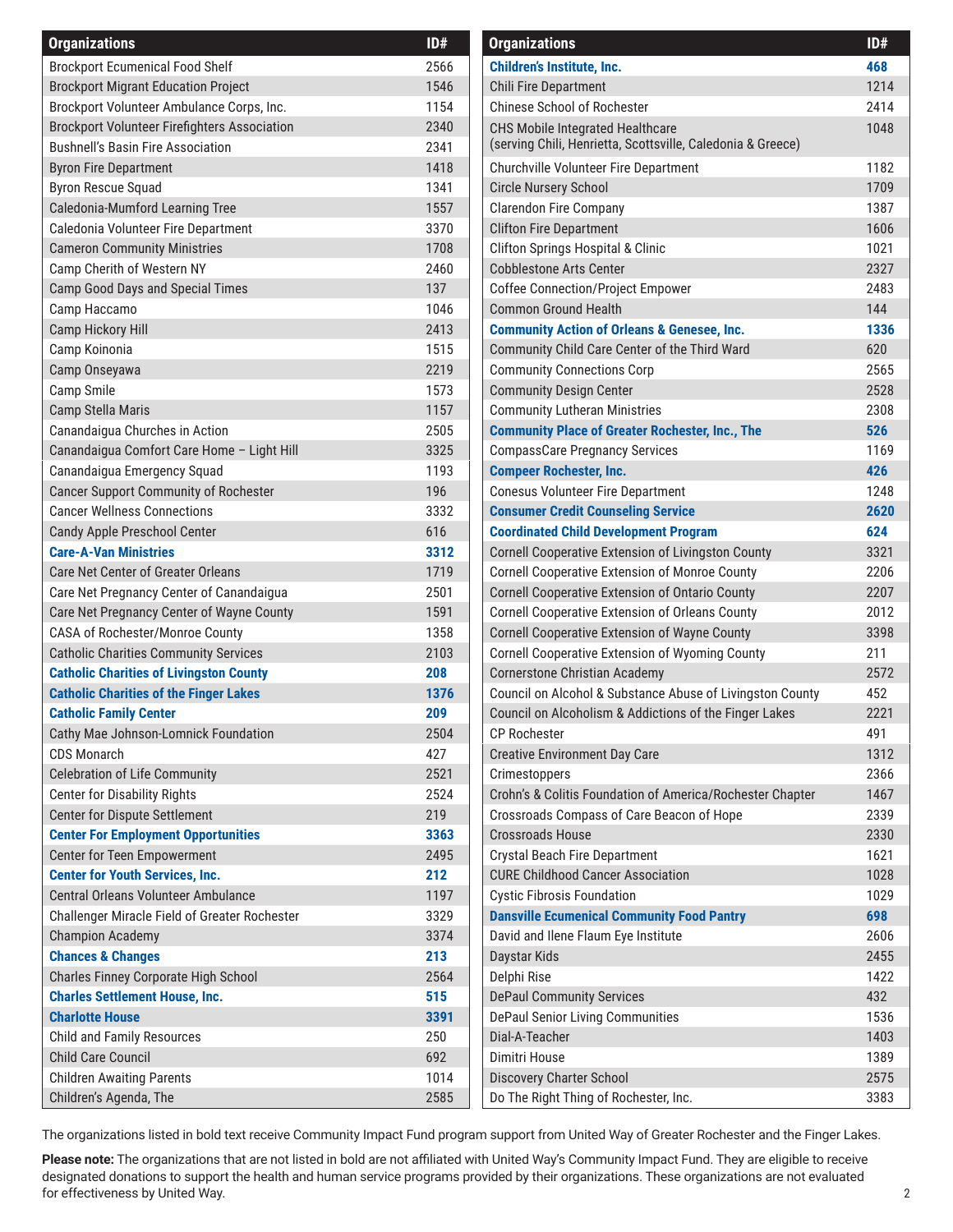| <b>Gananda Dollars for Scholars</b><br>Draper Center for Dance<br>332<br>3334<br>2551<br>257<br>Dream Factory of Rochester Inc<br>Gandhi Institute for NonViolence<br>256<br>E3 Rochester<br>3308<br>Garth Fagan Dance: Youth Education Programs<br>245<br>3361<br><b>Gates Chili Fire Department</b><br><b>Eagle Star Housing</b><br>East Avon Volunteer Fire Department<br>2508<br>Gates Volunteer Ambulance Service<br>103<br>East Bloomfield-Holcomb Fire Department<br>1226<br>339<br><b>Gateway Home</b><br><b>East House Corporation</b><br><b>GCCA Child Care Center</b><br>260<br>436<br>Edna Tina Wilson Living Center<br>249<br>2011<br>Generation Two: Creating Intergenerational Friendships<br>2376<br>211<br><b>Elderberry Express</b><br><b>Genesee Area Campus Ministries</b><br>ElderOne<br><b>Genesee Cancer Assistance</b><br>231<br>3366<br><b>Embrace Your Sisters</b><br><b>Genesee County CASA for Children</b><br>119<br>2573<br>258<br>126<br>Genesee Country Village & Museum Youth Education Programs<br><b>Empire Justice Center</b><br><b>Genesee Valley COPS</b><br>253<br>Empowered Girl Alliance - EGA<br>2611<br><b>Genesee Valley Health Partnership</b><br>773<br><b>Empowering People's Independence</b><br>2215<br>132<br><b>EnCompass Resources for Learning</b><br>2419<br><b>Genesee Valley Rotary Camp</b><br>157<br><b>Genesee/Orleans Council on Alcoholism and Substance Abuse</b><br><b>Episcopal SeniorLife Communities</b><br>1420<br>2420<br><b>Genesee-Orleans Ministry of Concern</b><br>230<br>EquiCenter, The<br>123<br><b>Fairport Baptist Homes</b><br>1144<br><b>Geneseo Fire Department</b><br>2377<br><b>Geneseo Groveland Emergency Food Pantry</b><br>339<br><b>Fairport Fire Department</b><br><b>Fairville Volunteer Fire Department</b><br><b>Geneseo Parish Outreach Center</b><br>247<br>1220<br>1523<br>147<br>Faith Child Care & Nursery School<br><b>Geneva Center of Concern</b><br>656<br>Faith Temple Community Outreach<br>1622<br><b>Geneva Lakefront Childcare Center</b><br>Gerhardt Neighborhood Outreach Center<br>253<br><b>Family Autism Center</b><br>3307<br>256<br>221<br><b>Family Counseling Service of the Finger Lakes</b><br>Geva Theatre Center: Youth Education Programs<br>Gigi's Playhouse Rochester<br>336<br><b>Family Hope Center</b><br>2009<br>131<br>Family Promise of Greater Rochester<br>2435<br><b>Gillam-Grant Community Center</b><br>345<br><b>Family Promise of Ontario County</b><br>3367<br>Girl Scouts of NY PENN Pathways<br><b>Girl Scouts of Western New York, Inc.</b><br>342<br><b>Family Promise of Wayne County</b><br>3394<br><b>Gleaners Community Kitchen</b><br>242<br><b>Family Restoration Project</b><br>1807<br>224<br><b>Gliding Stars of Rochester</b><br>222<br><b>Family Service Communities</b><br>378<br>Farmington Volunteer Fire Association<br>1409<br><b>GLOW YMCA</b><br>336<br>Feminists for Non Violent Choices Inc.<br>2500<br>GO ART! - Genesee-Orleans Regional Art Council<br>253<br><b>Finger Lakes Addictions Counseling and Referral Agency</b><br>440<br>Golisano Children's Hospital<br>Finger Lakes Regional Burn Association<br>1712<br>Good News Jail & Prison Ministry<br>113<br>1547<br>257<br>Finger Lakes Regional EMS Council<br><b>Goodwill of the Finger Lakes</b><br>Finger Lakes Youth Sports<br>3319<br><b>Grace and Truth Sports Park</b><br>231<br>Greater Rochester Celiac Support Group Ltd.<br><b>FISH/RHAFT</b><br>2333<br>258<br><b>Greater Rochester Summer Learning Association</b><br><b>Fishers Fire Department</b><br>1487<br>259<br><b>Greece Ecumenical Food Shelf</b><br><b>Flower City Arts Center</b><br>2313<br>147<br>132<br>Flower City Chaplain Corps<br>2595<br>Greece Lake Shore Fire Department<br>Flower City Down Syndrome Network<br>253<br>2512<br>Greece Police Athletic League Inc<br>335<br>Flower City Habitat for Humanity<br>1521<br>Greentopia<br>Flower City Work Camp<br>3327<br>Group 14621 Community Association<br>530<br><b>Focus on the Children</b><br>418<br><b>Groveland Volunteer Fire Department</b><br>190<br>Foodlink, Inc.<br>231<br>Habitat for Humanity of Genesee County<br>247<br>Foundation for Geneva Public Library<br><b>Habitat for Humanity of Ontario County</b><br>3343<br>242<br>Friendly Home, The<br>1615<br>Habitat for Humanity of Wayne County<br>210<br>Friends and Foundation of the Rochester Public Library<br>3369<br>Hamlin Fire Department Inc<br>160<br>Friends of the Rochester Public Market<br>Hamlin Volunteer Ambulance Corp<br>2584<br>113<br>Happiness House/Finger Lakes Cerebral Palsy Association<br>Friendship Children's Center<br>636<br>123<br>Happy Tails Animal Shelter/ Humane Society of Ontario County<br><b>Friendship House</b><br>227<br>330 | <b>Organizations</b>   | ID#  | <b>Organizations</b>      | ID# |
|--------------------------------------------------------------------------------------------------------------------------------------------------------------------------------------------------------------------------------------------------------------------------------------------------------------------------------------------------------------------------------------------------------------------------------------------------------------------------------------------------------------------------------------------------------------------------------------------------------------------------------------------------------------------------------------------------------------------------------------------------------------------------------------------------------------------------------------------------------------------------------------------------------------------------------------------------------------------------------------------------------------------------------------------------------------------------------------------------------------------------------------------------------------------------------------------------------------------------------------------------------------------------------------------------------------------------------------------------------------------------------------------------------------------------------------------------------------------------------------------------------------------------------------------------------------------------------------------------------------------------------------------------------------------------------------------------------------------------------------------------------------------------------------------------------------------------------------------------------------------------------------------------------------------------------------------------------------------------------------------------------------------------------------------------------------------------------------------------------------------------------------------------------------------------------------------------------------------------------------------------------------------------------------------------------------------------------------------------------------------------------------------------------------------------------------------------------------------------------------------------------------------------------------------------------------------------------------------------------------------------------------------------------------------------------------------------------------------------------------------------------------------------------------------------------------------------------------------------------------------------------------------------------------------------------------------------------------------------------------------------------------------------------------------------------------------------------------------------------------------------------------------------------------------------------------------------------------------------------------------------------------------------------------------------------------------------------------------------------------------------------------------------------------------------------------------------------------------------------------------------------------------------------------------------------------------------------------------------------------------------------------------------------------------------------------------------------------------------------------------------------------------------------------------------------------------------------------------------------------------------------------------------------------------------------------------------------------------------------------------------------------------------------------------------------------------------------------------------------------------------------------------------------------------------------------------------------------------------------------------------------------------------------------------------------------------------------------------------------------------------------------------------------------------------------------------------------------------------------------------------------------------------------------------------------------------------------------------------------------------------------------------------------------------------------------------------------------------------------------------------------------------------------------------------------------|------------------------|------|---------------------------|-----|
|                                                                                                                                                                                                                                                                                                                                                                                                                                                                                                                                                                                                                                                                                                                                                                                                                                                                                                                                                                                                                                                                                                                                                                                                                                                                                                                                                                                                                                                                                                                                                                                                                                                                                                                                                                                                                                                                                                                                                                                                                                                                                                                                                                                                                                                                                                                                                                                                                                                                                                                                                                                                                                                                                                                                                                                                                                                                                                                                                                                                                                                                                                                                                                                                                                                                                                                                                                                                                                                                                                                                                                                                                                                                                                                                                                                                                                                                                                                                                                                                                                                                                                                                                                                                                                                                                                                                                                                                                                                                                                                                                                                                                                                                                                                                                                                                              |                        |      |                           |     |
|                                                                                                                                                                                                                                                                                                                                                                                                                                                                                                                                                                                                                                                                                                                                                                                                                                                                                                                                                                                                                                                                                                                                                                                                                                                                                                                                                                                                                                                                                                                                                                                                                                                                                                                                                                                                                                                                                                                                                                                                                                                                                                                                                                                                                                                                                                                                                                                                                                                                                                                                                                                                                                                                                                                                                                                                                                                                                                                                                                                                                                                                                                                                                                                                                                                                                                                                                                                                                                                                                                                                                                                                                                                                                                                                                                                                                                                                                                                                                                                                                                                                                                                                                                                                                                                                                                                                                                                                                                                                                                                                                                                                                                                                                                                                                                                                              |                        |      |                           |     |
|                                                                                                                                                                                                                                                                                                                                                                                                                                                                                                                                                                                                                                                                                                                                                                                                                                                                                                                                                                                                                                                                                                                                                                                                                                                                                                                                                                                                                                                                                                                                                                                                                                                                                                                                                                                                                                                                                                                                                                                                                                                                                                                                                                                                                                                                                                                                                                                                                                                                                                                                                                                                                                                                                                                                                                                                                                                                                                                                                                                                                                                                                                                                                                                                                                                                                                                                                                                                                                                                                                                                                                                                                                                                                                                                                                                                                                                                                                                                                                                                                                                                                                                                                                                                                                                                                                                                                                                                                                                                                                                                                                                                                                                                                                                                                                                                              |                        |      |                           |     |
|                                                                                                                                                                                                                                                                                                                                                                                                                                                                                                                                                                                                                                                                                                                                                                                                                                                                                                                                                                                                                                                                                                                                                                                                                                                                                                                                                                                                                                                                                                                                                                                                                                                                                                                                                                                                                                                                                                                                                                                                                                                                                                                                                                                                                                                                                                                                                                                                                                                                                                                                                                                                                                                                                                                                                                                                                                                                                                                                                                                                                                                                                                                                                                                                                                                                                                                                                                                                                                                                                                                                                                                                                                                                                                                                                                                                                                                                                                                                                                                                                                                                                                                                                                                                                                                                                                                                                                                                                                                                                                                                                                                                                                                                                                                                                                                                              |                        |      |                           |     |
|                                                                                                                                                                                                                                                                                                                                                                                                                                                                                                                                                                                                                                                                                                                                                                                                                                                                                                                                                                                                                                                                                                                                                                                                                                                                                                                                                                                                                                                                                                                                                                                                                                                                                                                                                                                                                                                                                                                                                                                                                                                                                                                                                                                                                                                                                                                                                                                                                                                                                                                                                                                                                                                                                                                                                                                                                                                                                                                                                                                                                                                                                                                                                                                                                                                                                                                                                                                                                                                                                                                                                                                                                                                                                                                                                                                                                                                                                                                                                                                                                                                                                                                                                                                                                                                                                                                                                                                                                                                                                                                                                                                                                                                                                                                                                                                                              |                        |      |                           |     |
|                                                                                                                                                                                                                                                                                                                                                                                                                                                                                                                                                                                                                                                                                                                                                                                                                                                                                                                                                                                                                                                                                                                                                                                                                                                                                                                                                                                                                                                                                                                                                                                                                                                                                                                                                                                                                                                                                                                                                                                                                                                                                                                                                                                                                                                                                                                                                                                                                                                                                                                                                                                                                                                                                                                                                                                                                                                                                                                                                                                                                                                                                                                                                                                                                                                                                                                                                                                                                                                                                                                                                                                                                                                                                                                                                                                                                                                                                                                                                                                                                                                                                                                                                                                                                                                                                                                                                                                                                                                                                                                                                                                                                                                                                                                                                                                                              |                        |      |                           |     |
|                                                                                                                                                                                                                                                                                                                                                                                                                                                                                                                                                                                                                                                                                                                                                                                                                                                                                                                                                                                                                                                                                                                                                                                                                                                                                                                                                                                                                                                                                                                                                                                                                                                                                                                                                                                                                                                                                                                                                                                                                                                                                                                                                                                                                                                                                                                                                                                                                                                                                                                                                                                                                                                                                                                                                                                                                                                                                                                                                                                                                                                                                                                                                                                                                                                                                                                                                                                                                                                                                                                                                                                                                                                                                                                                                                                                                                                                                                                                                                                                                                                                                                                                                                                                                                                                                                                                                                                                                                                                                                                                                                                                                                                                                                                                                                                                              |                        |      |                           |     |
|                                                                                                                                                                                                                                                                                                                                                                                                                                                                                                                                                                                                                                                                                                                                                                                                                                                                                                                                                                                                                                                                                                                                                                                                                                                                                                                                                                                                                                                                                                                                                                                                                                                                                                                                                                                                                                                                                                                                                                                                                                                                                                                                                                                                                                                                                                                                                                                                                                                                                                                                                                                                                                                                                                                                                                                                                                                                                                                                                                                                                                                                                                                                                                                                                                                                                                                                                                                                                                                                                                                                                                                                                                                                                                                                                                                                                                                                                                                                                                                                                                                                                                                                                                                                                                                                                                                                                                                                                                                                                                                                                                                                                                                                                                                                                                                                              |                        |      |                           |     |
|                                                                                                                                                                                                                                                                                                                                                                                                                                                                                                                                                                                                                                                                                                                                                                                                                                                                                                                                                                                                                                                                                                                                                                                                                                                                                                                                                                                                                                                                                                                                                                                                                                                                                                                                                                                                                                                                                                                                                                                                                                                                                                                                                                                                                                                                                                                                                                                                                                                                                                                                                                                                                                                                                                                                                                                                                                                                                                                                                                                                                                                                                                                                                                                                                                                                                                                                                                                                                                                                                                                                                                                                                                                                                                                                                                                                                                                                                                                                                                                                                                                                                                                                                                                                                                                                                                                                                                                                                                                                                                                                                                                                                                                                                                                                                                                                              |                        |      |                           |     |
|                                                                                                                                                                                                                                                                                                                                                                                                                                                                                                                                                                                                                                                                                                                                                                                                                                                                                                                                                                                                                                                                                                                                                                                                                                                                                                                                                                                                                                                                                                                                                                                                                                                                                                                                                                                                                                                                                                                                                                                                                                                                                                                                                                                                                                                                                                                                                                                                                                                                                                                                                                                                                                                                                                                                                                                                                                                                                                                                                                                                                                                                                                                                                                                                                                                                                                                                                                                                                                                                                                                                                                                                                                                                                                                                                                                                                                                                                                                                                                                                                                                                                                                                                                                                                                                                                                                                                                                                                                                                                                                                                                                                                                                                                                                                                                                                              |                        |      |                           |     |
|                                                                                                                                                                                                                                                                                                                                                                                                                                                                                                                                                                                                                                                                                                                                                                                                                                                                                                                                                                                                                                                                                                                                                                                                                                                                                                                                                                                                                                                                                                                                                                                                                                                                                                                                                                                                                                                                                                                                                                                                                                                                                                                                                                                                                                                                                                                                                                                                                                                                                                                                                                                                                                                                                                                                                                                                                                                                                                                                                                                                                                                                                                                                                                                                                                                                                                                                                                                                                                                                                                                                                                                                                                                                                                                                                                                                                                                                                                                                                                                                                                                                                                                                                                                                                                                                                                                                                                                                                                                                                                                                                                                                                                                                                                                                                                                                              |                        |      |                           |     |
|                                                                                                                                                                                                                                                                                                                                                                                                                                                                                                                                                                                                                                                                                                                                                                                                                                                                                                                                                                                                                                                                                                                                                                                                                                                                                                                                                                                                                                                                                                                                                                                                                                                                                                                                                                                                                                                                                                                                                                                                                                                                                                                                                                                                                                                                                                                                                                                                                                                                                                                                                                                                                                                                                                                                                                                                                                                                                                                                                                                                                                                                                                                                                                                                                                                                                                                                                                                                                                                                                                                                                                                                                                                                                                                                                                                                                                                                                                                                                                                                                                                                                                                                                                                                                                                                                                                                                                                                                                                                                                                                                                                                                                                                                                                                                                                                              |                        |      |                           |     |
|                                                                                                                                                                                                                                                                                                                                                                                                                                                                                                                                                                                                                                                                                                                                                                                                                                                                                                                                                                                                                                                                                                                                                                                                                                                                                                                                                                                                                                                                                                                                                                                                                                                                                                                                                                                                                                                                                                                                                                                                                                                                                                                                                                                                                                                                                                                                                                                                                                                                                                                                                                                                                                                                                                                                                                                                                                                                                                                                                                                                                                                                                                                                                                                                                                                                                                                                                                                                                                                                                                                                                                                                                                                                                                                                                                                                                                                                                                                                                                                                                                                                                                                                                                                                                                                                                                                                                                                                                                                                                                                                                                                                                                                                                                                                                                                                              |                        |      |                           |     |
|                                                                                                                                                                                                                                                                                                                                                                                                                                                                                                                                                                                                                                                                                                                                                                                                                                                                                                                                                                                                                                                                                                                                                                                                                                                                                                                                                                                                                                                                                                                                                                                                                                                                                                                                                                                                                                                                                                                                                                                                                                                                                                                                                                                                                                                                                                                                                                                                                                                                                                                                                                                                                                                                                                                                                                                                                                                                                                                                                                                                                                                                                                                                                                                                                                                                                                                                                                                                                                                                                                                                                                                                                                                                                                                                                                                                                                                                                                                                                                                                                                                                                                                                                                                                                                                                                                                                                                                                                                                                                                                                                                                                                                                                                                                                                                                                              |                        |      |                           |     |
|                                                                                                                                                                                                                                                                                                                                                                                                                                                                                                                                                                                                                                                                                                                                                                                                                                                                                                                                                                                                                                                                                                                                                                                                                                                                                                                                                                                                                                                                                                                                                                                                                                                                                                                                                                                                                                                                                                                                                                                                                                                                                                                                                                                                                                                                                                                                                                                                                                                                                                                                                                                                                                                                                                                                                                                                                                                                                                                                                                                                                                                                                                                                                                                                                                                                                                                                                                                                                                                                                                                                                                                                                                                                                                                                                                                                                                                                                                                                                                                                                                                                                                                                                                                                                                                                                                                                                                                                                                                                                                                                                                                                                                                                                                                                                                                                              |                        |      |                           |     |
|                                                                                                                                                                                                                                                                                                                                                                                                                                                                                                                                                                                                                                                                                                                                                                                                                                                                                                                                                                                                                                                                                                                                                                                                                                                                                                                                                                                                                                                                                                                                                                                                                                                                                                                                                                                                                                                                                                                                                                                                                                                                                                                                                                                                                                                                                                                                                                                                                                                                                                                                                                                                                                                                                                                                                                                                                                                                                                                                                                                                                                                                                                                                                                                                                                                                                                                                                                                                                                                                                                                                                                                                                                                                                                                                                                                                                                                                                                                                                                                                                                                                                                                                                                                                                                                                                                                                                                                                                                                                                                                                                                                                                                                                                                                                                                                                              |                        |      |                           |     |
|                                                                                                                                                                                                                                                                                                                                                                                                                                                                                                                                                                                                                                                                                                                                                                                                                                                                                                                                                                                                                                                                                                                                                                                                                                                                                                                                                                                                                                                                                                                                                                                                                                                                                                                                                                                                                                                                                                                                                                                                                                                                                                                                                                                                                                                                                                                                                                                                                                                                                                                                                                                                                                                                                                                                                                                                                                                                                                                                                                                                                                                                                                                                                                                                                                                                                                                                                                                                                                                                                                                                                                                                                                                                                                                                                                                                                                                                                                                                                                                                                                                                                                                                                                                                                                                                                                                                                                                                                                                                                                                                                                                                                                                                                                                                                                                                              |                        |      |                           |     |
|                                                                                                                                                                                                                                                                                                                                                                                                                                                                                                                                                                                                                                                                                                                                                                                                                                                                                                                                                                                                                                                                                                                                                                                                                                                                                                                                                                                                                                                                                                                                                                                                                                                                                                                                                                                                                                                                                                                                                                                                                                                                                                                                                                                                                                                                                                                                                                                                                                                                                                                                                                                                                                                                                                                                                                                                                                                                                                                                                                                                                                                                                                                                                                                                                                                                                                                                                                                                                                                                                                                                                                                                                                                                                                                                                                                                                                                                                                                                                                                                                                                                                                                                                                                                                                                                                                                                                                                                                                                                                                                                                                                                                                                                                                                                                                                                              |                        |      |                           |     |
|                                                                                                                                                                                                                                                                                                                                                                                                                                                                                                                                                                                                                                                                                                                                                                                                                                                                                                                                                                                                                                                                                                                                                                                                                                                                                                                                                                                                                                                                                                                                                                                                                                                                                                                                                                                                                                                                                                                                                                                                                                                                                                                                                                                                                                                                                                                                                                                                                                                                                                                                                                                                                                                                                                                                                                                                                                                                                                                                                                                                                                                                                                                                                                                                                                                                                                                                                                                                                                                                                                                                                                                                                                                                                                                                                                                                                                                                                                                                                                                                                                                                                                                                                                                                                                                                                                                                                                                                                                                                                                                                                                                                                                                                                                                                                                                                              |                        |      |                           |     |
|                                                                                                                                                                                                                                                                                                                                                                                                                                                                                                                                                                                                                                                                                                                                                                                                                                                                                                                                                                                                                                                                                                                                                                                                                                                                                                                                                                                                                                                                                                                                                                                                                                                                                                                                                                                                                                                                                                                                                                                                                                                                                                                                                                                                                                                                                                                                                                                                                                                                                                                                                                                                                                                                                                                                                                                                                                                                                                                                                                                                                                                                                                                                                                                                                                                                                                                                                                                                                                                                                                                                                                                                                                                                                                                                                                                                                                                                                                                                                                                                                                                                                                                                                                                                                                                                                                                                                                                                                                                                                                                                                                                                                                                                                                                                                                                                              |                        |      |                           |     |
|                                                                                                                                                                                                                                                                                                                                                                                                                                                                                                                                                                                                                                                                                                                                                                                                                                                                                                                                                                                                                                                                                                                                                                                                                                                                                                                                                                                                                                                                                                                                                                                                                                                                                                                                                                                                                                                                                                                                                                                                                                                                                                                                                                                                                                                                                                                                                                                                                                                                                                                                                                                                                                                                                                                                                                                                                                                                                                                                                                                                                                                                                                                                                                                                                                                                                                                                                                                                                                                                                                                                                                                                                                                                                                                                                                                                                                                                                                                                                                                                                                                                                                                                                                                                                                                                                                                                                                                                                                                                                                                                                                                                                                                                                                                                                                                                              |                        |      |                           |     |
|                                                                                                                                                                                                                                                                                                                                                                                                                                                                                                                                                                                                                                                                                                                                                                                                                                                                                                                                                                                                                                                                                                                                                                                                                                                                                                                                                                                                                                                                                                                                                                                                                                                                                                                                                                                                                                                                                                                                                                                                                                                                                                                                                                                                                                                                                                                                                                                                                                                                                                                                                                                                                                                                                                                                                                                                                                                                                                                                                                                                                                                                                                                                                                                                                                                                                                                                                                                                                                                                                                                                                                                                                                                                                                                                                                                                                                                                                                                                                                                                                                                                                                                                                                                                                                                                                                                                                                                                                                                                                                                                                                                                                                                                                                                                                                                                              |                        |      |                           |     |
|                                                                                                                                                                                                                                                                                                                                                                                                                                                                                                                                                                                                                                                                                                                                                                                                                                                                                                                                                                                                                                                                                                                                                                                                                                                                                                                                                                                                                                                                                                                                                                                                                                                                                                                                                                                                                                                                                                                                                                                                                                                                                                                                                                                                                                                                                                                                                                                                                                                                                                                                                                                                                                                                                                                                                                                                                                                                                                                                                                                                                                                                                                                                                                                                                                                                                                                                                                                                                                                                                                                                                                                                                                                                                                                                                                                                                                                                                                                                                                                                                                                                                                                                                                                                                                                                                                                                                                                                                                                                                                                                                                                                                                                                                                                                                                                                              |                        |      |                           |     |
|                                                                                                                                                                                                                                                                                                                                                                                                                                                                                                                                                                                                                                                                                                                                                                                                                                                                                                                                                                                                                                                                                                                                                                                                                                                                                                                                                                                                                                                                                                                                                                                                                                                                                                                                                                                                                                                                                                                                                                                                                                                                                                                                                                                                                                                                                                                                                                                                                                                                                                                                                                                                                                                                                                                                                                                                                                                                                                                                                                                                                                                                                                                                                                                                                                                                                                                                                                                                                                                                                                                                                                                                                                                                                                                                                                                                                                                                                                                                                                                                                                                                                                                                                                                                                                                                                                                                                                                                                                                                                                                                                                                                                                                                                                                                                                                                              |                        |      |                           |     |
|                                                                                                                                                                                                                                                                                                                                                                                                                                                                                                                                                                                                                                                                                                                                                                                                                                                                                                                                                                                                                                                                                                                                                                                                                                                                                                                                                                                                                                                                                                                                                                                                                                                                                                                                                                                                                                                                                                                                                                                                                                                                                                                                                                                                                                                                                                                                                                                                                                                                                                                                                                                                                                                                                                                                                                                                                                                                                                                                                                                                                                                                                                                                                                                                                                                                                                                                                                                                                                                                                                                                                                                                                                                                                                                                                                                                                                                                                                                                                                                                                                                                                                                                                                                                                                                                                                                                                                                                                                                                                                                                                                                                                                                                                                                                                                                                              |                        |      |                           |     |
|                                                                                                                                                                                                                                                                                                                                                                                                                                                                                                                                                                                                                                                                                                                                                                                                                                                                                                                                                                                                                                                                                                                                                                                                                                                                                                                                                                                                                                                                                                                                                                                                                                                                                                                                                                                                                                                                                                                                                                                                                                                                                                                                                                                                                                                                                                                                                                                                                                                                                                                                                                                                                                                                                                                                                                                                                                                                                                                                                                                                                                                                                                                                                                                                                                                                                                                                                                                                                                                                                                                                                                                                                                                                                                                                                                                                                                                                                                                                                                                                                                                                                                                                                                                                                                                                                                                                                                                                                                                                                                                                                                                                                                                                                                                                                                                                              |                        |      |                           |     |
|                                                                                                                                                                                                                                                                                                                                                                                                                                                                                                                                                                                                                                                                                                                                                                                                                                                                                                                                                                                                                                                                                                                                                                                                                                                                                                                                                                                                                                                                                                                                                                                                                                                                                                                                                                                                                                                                                                                                                                                                                                                                                                                                                                                                                                                                                                                                                                                                                                                                                                                                                                                                                                                                                                                                                                                                                                                                                                                                                                                                                                                                                                                                                                                                                                                                                                                                                                                                                                                                                                                                                                                                                                                                                                                                                                                                                                                                                                                                                                                                                                                                                                                                                                                                                                                                                                                                                                                                                                                                                                                                                                                                                                                                                                                                                                                                              |                        |      |                           |     |
|                                                                                                                                                                                                                                                                                                                                                                                                                                                                                                                                                                                                                                                                                                                                                                                                                                                                                                                                                                                                                                                                                                                                                                                                                                                                                                                                                                                                                                                                                                                                                                                                                                                                                                                                                                                                                                                                                                                                                                                                                                                                                                                                                                                                                                                                                                                                                                                                                                                                                                                                                                                                                                                                                                                                                                                                                                                                                                                                                                                                                                                                                                                                                                                                                                                                                                                                                                                                                                                                                                                                                                                                                                                                                                                                                                                                                                                                                                                                                                                                                                                                                                                                                                                                                                                                                                                                                                                                                                                                                                                                                                                                                                                                                                                                                                                                              |                        |      |                           |     |
|                                                                                                                                                                                                                                                                                                                                                                                                                                                                                                                                                                                                                                                                                                                                                                                                                                                                                                                                                                                                                                                                                                                                                                                                                                                                                                                                                                                                                                                                                                                                                                                                                                                                                                                                                                                                                                                                                                                                                                                                                                                                                                                                                                                                                                                                                                                                                                                                                                                                                                                                                                                                                                                                                                                                                                                                                                                                                                                                                                                                                                                                                                                                                                                                                                                                                                                                                                                                                                                                                                                                                                                                                                                                                                                                                                                                                                                                                                                                                                                                                                                                                                                                                                                                                                                                                                                                                                                                                                                                                                                                                                                                                                                                                                                                                                                                              |                        |      |                           |     |
|                                                                                                                                                                                                                                                                                                                                                                                                                                                                                                                                                                                                                                                                                                                                                                                                                                                                                                                                                                                                                                                                                                                                                                                                                                                                                                                                                                                                                                                                                                                                                                                                                                                                                                                                                                                                                                                                                                                                                                                                                                                                                                                                                                                                                                                                                                                                                                                                                                                                                                                                                                                                                                                                                                                                                                                                                                                                                                                                                                                                                                                                                                                                                                                                                                                                                                                                                                                                                                                                                                                                                                                                                                                                                                                                                                                                                                                                                                                                                                                                                                                                                                                                                                                                                                                                                                                                                                                                                                                                                                                                                                                                                                                                                                                                                                                                              |                        |      |                           |     |
|                                                                                                                                                                                                                                                                                                                                                                                                                                                                                                                                                                                                                                                                                                                                                                                                                                                                                                                                                                                                                                                                                                                                                                                                                                                                                                                                                                                                                                                                                                                                                                                                                                                                                                                                                                                                                                                                                                                                                                                                                                                                                                                                                                                                                                                                                                                                                                                                                                                                                                                                                                                                                                                                                                                                                                                                                                                                                                                                                                                                                                                                                                                                                                                                                                                                                                                                                                                                                                                                                                                                                                                                                                                                                                                                                                                                                                                                                                                                                                                                                                                                                                                                                                                                                                                                                                                                                                                                                                                                                                                                                                                                                                                                                                                                                                                                              |                        |      |                           |     |
|                                                                                                                                                                                                                                                                                                                                                                                                                                                                                                                                                                                                                                                                                                                                                                                                                                                                                                                                                                                                                                                                                                                                                                                                                                                                                                                                                                                                                                                                                                                                                                                                                                                                                                                                                                                                                                                                                                                                                                                                                                                                                                                                                                                                                                                                                                                                                                                                                                                                                                                                                                                                                                                                                                                                                                                                                                                                                                                                                                                                                                                                                                                                                                                                                                                                                                                                                                                                                                                                                                                                                                                                                                                                                                                                                                                                                                                                                                                                                                                                                                                                                                                                                                                                                                                                                                                                                                                                                                                                                                                                                                                                                                                                                                                                                                                                              |                        |      |                           |     |
|                                                                                                                                                                                                                                                                                                                                                                                                                                                                                                                                                                                                                                                                                                                                                                                                                                                                                                                                                                                                                                                                                                                                                                                                                                                                                                                                                                                                                                                                                                                                                                                                                                                                                                                                                                                                                                                                                                                                                                                                                                                                                                                                                                                                                                                                                                                                                                                                                                                                                                                                                                                                                                                                                                                                                                                                                                                                                                                                                                                                                                                                                                                                                                                                                                                                                                                                                                                                                                                                                                                                                                                                                                                                                                                                                                                                                                                                                                                                                                                                                                                                                                                                                                                                                                                                                                                                                                                                                                                                                                                                                                                                                                                                                                                                                                                                              |                        |      |                           |     |
|                                                                                                                                                                                                                                                                                                                                                                                                                                                                                                                                                                                                                                                                                                                                                                                                                                                                                                                                                                                                                                                                                                                                                                                                                                                                                                                                                                                                                                                                                                                                                                                                                                                                                                                                                                                                                                                                                                                                                                                                                                                                                                                                                                                                                                                                                                                                                                                                                                                                                                                                                                                                                                                                                                                                                                                                                                                                                                                                                                                                                                                                                                                                                                                                                                                                                                                                                                                                                                                                                                                                                                                                                                                                                                                                                                                                                                                                                                                                                                                                                                                                                                                                                                                                                                                                                                                                                                                                                                                                                                                                                                                                                                                                                                                                                                                                              |                        |      |                           |     |
|                                                                                                                                                                                                                                                                                                                                                                                                                                                                                                                                                                                                                                                                                                                                                                                                                                                                                                                                                                                                                                                                                                                                                                                                                                                                                                                                                                                                                                                                                                                                                                                                                                                                                                                                                                                                                                                                                                                                                                                                                                                                                                                                                                                                                                                                                                                                                                                                                                                                                                                                                                                                                                                                                                                                                                                                                                                                                                                                                                                                                                                                                                                                                                                                                                                                                                                                                                                                                                                                                                                                                                                                                                                                                                                                                                                                                                                                                                                                                                                                                                                                                                                                                                                                                                                                                                                                                                                                                                                                                                                                                                                                                                                                                                                                                                                                              |                        |      |                           |     |
|                                                                                                                                                                                                                                                                                                                                                                                                                                                                                                                                                                                                                                                                                                                                                                                                                                                                                                                                                                                                                                                                                                                                                                                                                                                                                                                                                                                                                                                                                                                                                                                                                                                                                                                                                                                                                                                                                                                                                                                                                                                                                                                                                                                                                                                                                                                                                                                                                                                                                                                                                                                                                                                                                                                                                                                                                                                                                                                                                                                                                                                                                                                                                                                                                                                                                                                                                                                                                                                                                                                                                                                                                                                                                                                                                                                                                                                                                                                                                                                                                                                                                                                                                                                                                                                                                                                                                                                                                                                                                                                                                                                                                                                                                                                                                                                                              |                        |      |                           |     |
|                                                                                                                                                                                                                                                                                                                                                                                                                                                                                                                                                                                                                                                                                                                                                                                                                                                                                                                                                                                                                                                                                                                                                                                                                                                                                                                                                                                                                                                                                                                                                                                                                                                                                                                                                                                                                                                                                                                                                                                                                                                                                                                                                                                                                                                                                                                                                                                                                                                                                                                                                                                                                                                                                                                                                                                                                                                                                                                                                                                                                                                                                                                                                                                                                                                                                                                                                                                                                                                                                                                                                                                                                                                                                                                                                                                                                                                                                                                                                                                                                                                                                                                                                                                                                                                                                                                                                                                                                                                                                                                                                                                                                                                                                                                                                                                                              |                        |      |                           |     |
|                                                                                                                                                                                                                                                                                                                                                                                                                                                                                                                                                                                                                                                                                                                                                                                                                                                                                                                                                                                                                                                                                                                                                                                                                                                                                                                                                                                                                                                                                                                                                                                                                                                                                                                                                                                                                                                                                                                                                                                                                                                                                                                                                                                                                                                                                                                                                                                                                                                                                                                                                                                                                                                                                                                                                                                                                                                                                                                                                                                                                                                                                                                                                                                                                                                                                                                                                                                                                                                                                                                                                                                                                                                                                                                                                                                                                                                                                                                                                                                                                                                                                                                                                                                                                                                                                                                                                                                                                                                                                                                                                                                                                                                                                                                                                                                                              |                        |      |                           |     |
|                                                                                                                                                                                                                                                                                                                                                                                                                                                                                                                                                                                                                                                                                                                                                                                                                                                                                                                                                                                                                                                                                                                                                                                                                                                                                                                                                                                                                                                                                                                                                                                                                                                                                                                                                                                                                                                                                                                                                                                                                                                                                                                                                                                                                                                                                                                                                                                                                                                                                                                                                                                                                                                                                                                                                                                                                                                                                                                                                                                                                                                                                                                                                                                                                                                                                                                                                                                                                                                                                                                                                                                                                                                                                                                                                                                                                                                                                                                                                                                                                                                                                                                                                                                                                                                                                                                                                                                                                                                                                                                                                                                                                                                                                                                                                                                                              |                        |      |                           |     |
|                                                                                                                                                                                                                                                                                                                                                                                                                                                                                                                                                                                                                                                                                                                                                                                                                                                                                                                                                                                                                                                                                                                                                                                                                                                                                                                                                                                                                                                                                                                                                                                                                                                                                                                                                                                                                                                                                                                                                                                                                                                                                                                                                                                                                                                                                                                                                                                                                                                                                                                                                                                                                                                                                                                                                                                                                                                                                                                                                                                                                                                                                                                                                                                                                                                                                                                                                                                                                                                                                                                                                                                                                                                                                                                                                                                                                                                                                                                                                                                                                                                                                                                                                                                                                                                                                                                                                                                                                                                                                                                                                                                                                                                                                                                                                                                                              |                        |      |                           |     |
|                                                                                                                                                                                                                                                                                                                                                                                                                                                                                                                                                                                                                                                                                                                                                                                                                                                                                                                                                                                                                                                                                                                                                                                                                                                                                                                                                                                                                                                                                                                                                                                                                                                                                                                                                                                                                                                                                                                                                                                                                                                                                                                                                                                                                                                                                                                                                                                                                                                                                                                                                                                                                                                                                                                                                                                                                                                                                                                                                                                                                                                                                                                                                                                                                                                                                                                                                                                                                                                                                                                                                                                                                                                                                                                                                                                                                                                                                                                                                                                                                                                                                                                                                                                                                                                                                                                                                                                                                                                                                                                                                                                                                                                                                                                                                                                                              |                        |      |                           |     |
|                                                                                                                                                                                                                                                                                                                                                                                                                                                                                                                                                                                                                                                                                                                                                                                                                                                                                                                                                                                                                                                                                                                                                                                                                                                                                                                                                                                                                                                                                                                                                                                                                                                                                                                                                                                                                                                                                                                                                                                                                                                                                                                                                                                                                                                                                                                                                                                                                                                                                                                                                                                                                                                                                                                                                                                                                                                                                                                                                                                                                                                                                                                                                                                                                                                                                                                                                                                                                                                                                                                                                                                                                                                                                                                                                                                                                                                                                                                                                                                                                                                                                                                                                                                                                                                                                                                                                                                                                                                                                                                                                                                                                                                                                                                                                                                                              |                        |      |                           |     |
|                                                                                                                                                                                                                                                                                                                                                                                                                                                                                                                                                                                                                                                                                                                                                                                                                                                                                                                                                                                                                                                                                                                                                                                                                                                                                                                                                                                                                                                                                                                                                                                                                                                                                                                                                                                                                                                                                                                                                                                                                                                                                                                                                                                                                                                                                                                                                                                                                                                                                                                                                                                                                                                                                                                                                                                                                                                                                                                                                                                                                                                                                                                                                                                                                                                                                                                                                                                                                                                                                                                                                                                                                                                                                                                                                                                                                                                                                                                                                                                                                                                                                                                                                                                                                                                                                                                                                                                                                                                                                                                                                                                                                                                                                                                                                                                                              |                        |      |                           |     |
|                                                                                                                                                                                                                                                                                                                                                                                                                                                                                                                                                                                                                                                                                                                                                                                                                                                                                                                                                                                                                                                                                                                                                                                                                                                                                                                                                                                                                                                                                                                                                                                                                                                                                                                                                                                                                                                                                                                                                                                                                                                                                                                                                                                                                                                                                                                                                                                                                                                                                                                                                                                                                                                                                                                                                                                                                                                                                                                                                                                                                                                                                                                                                                                                                                                                                                                                                                                                                                                                                                                                                                                                                                                                                                                                                                                                                                                                                                                                                                                                                                                                                                                                                                                                                                                                                                                                                                                                                                                                                                                                                                                                                                                                                                                                                                                                              |                        |      |                           |     |
|                                                                                                                                                                                                                                                                                                                                                                                                                                                                                                                                                                                                                                                                                                                                                                                                                                                                                                                                                                                                                                                                                                                                                                                                                                                                                                                                                                                                                                                                                                                                                                                                                                                                                                                                                                                                                                                                                                                                                                                                                                                                                                                                                                                                                                                                                                                                                                                                                                                                                                                                                                                                                                                                                                                                                                                                                                                                                                                                                                                                                                                                                                                                                                                                                                                                                                                                                                                                                                                                                                                                                                                                                                                                                                                                                                                                                                                                                                                                                                                                                                                                                                                                                                                                                                                                                                                                                                                                                                                                                                                                                                                                                                                                                                                                                                                                              |                        |      |                           |     |
|                                                                                                                                                                                                                                                                                                                                                                                                                                                                                                                                                                                                                                                                                                                                                                                                                                                                                                                                                                                                                                                                                                                                                                                                                                                                                                                                                                                                                                                                                                                                                                                                                                                                                                                                                                                                                                                                                                                                                                                                                                                                                                                                                                                                                                                                                                                                                                                                                                                                                                                                                                                                                                                                                                                                                                                                                                                                                                                                                                                                                                                                                                                                                                                                                                                                                                                                                                                                                                                                                                                                                                                                                                                                                                                                                                                                                                                                                                                                                                                                                                                                                                                                                                                                                                                                                                                                                                                                                                                                                                                                                                                                                                                                                                                                                                                                              |                        |      |                           |     |
|                                                                                                                                                                                                                                                                                                                                                                                                                                                                                                                                                                                                                                                                                                                                                                                                                                                                                                                                                                                                                                                                                                                                                                                                                                                                                                                                                                                                                                                                                                                                                                                                                                                                                                                                                                                                                                                                                                                                                                                                                                                                                                                                                                                                                                                                                                                                                                                                                                                                                                                                                                                                                                                                                                                                                                                                                                                                                                                                                                                                                                                                                                                                                                                                                                                                                                                                                                                                                                                                                                                                                                                                                                                                                                                                                                                                                                                                                                                                                                                                                                                                                                                                                                                                                                                                                                                                                                                                                                                                                                                                                                                                                                                                                                                                                                                                              |                        |      |                           |     |
|                                                                                                                                                                                                                                                                                                                                                                                                                                                                                                                                                                                                                                                                                                                                                                                                                                                                                                                                                                                                                                                                                                                                                                                                                                                                                                                                                                                                                                                                                                                                                                                                                                                                                                                                                                                                                                                                                                                                                                                                                                                                                                                                                                                                                                                                                                                                                                                                                                                                                                                                                                                                                                                                                                                                                                                                                                                                                                                                                                                                                                                                                                                                                                                                                                                                                                                                                                                                                                                                                                                                                                                                                                                                                                                                                                                                                                                                                                                                                                                                                                                                                                                                                                                                                                                                                                                                                                                                                                                                                                                                                                                                                                                                                                                                                                                                              |                        |      |                           |     |
|                                                                                                                                                                                                                                                                                                                                                                                                                                                                                                                                                                                                                                                                                                                                                                                                                                                                                                                                                                                                                                                                                                                                                                                                                                                                                                                                                                                                                                                                                                                                                                                                                                                                                                                                                                                                                                                                                                                                                                                                                                                                                                                                                                                                                                                                                                                                                                                                                                                                                                                                                                                                                                                                                                                                                                                                                                                                                                                                                                                                                                                                                                                                                                                                                                                                                                                                                                                                                                                                                                                                                                                                                                                                                                                                                                                                                                                                                                                                                                                                                                                                                                                                                                                                                                                                                                                                                                                                                                                                                                                                                                                                                                                                                                                                                                                                              |                        |      |                           |     |
|                                                                                                                                                                                                                                                                                                                                                                                                                                                                                                                                                                                                                                                                                                                                                                                                                                                                                                                                                                                                                                                                                                                                                                                                                                                                                                                                                                                                                                                                                                                                                                                                                                                                                                                                                                                                                                                                                                                                                                                                                                                                                                                                                                                                                                                                                                                                                                                                                                                                                                                                                                                                                                                                                                                                                                                                                                                                                                                                                                                                                                                                                                                                                                                                                                                                                                                                                                                                                                                                                                                                                                                                                                                                                                                                                                                                                                                                                                                                                                                                                                                                                                                                                                                                                                                                                                                                                                                                                                                                                                                                                                                                                                                                                                                                                                                                              |                        |      |                           |     |
|                                                                                                                                                                                                                                                                                                                                                                                                                                                                                                                                                                                                                                                                                                                                                                                                                                                                                                                                                                                                                                                                                                                                                                                                                                                                                                                                                                                                                                                                                                                                                                                                                                                                                                                                                                                                                                                                                                                                                                                                                                                                                                                                                                                                                                                                                                                                                                                                                                                                                                                                                                                                                                                                                                                                                                                                                                                                                                                                                                                                                                                                                                                                                                                                                                                                                                                                                                                                                                                                                                                                                                                                                                                                                                                                                                                                                                                                                                                                                                                                                                                                                                                                                                                                                                                                                                                                                                                                                                                                                                                                                                                                                                                                                                                                                                                                              |                        |      |                           |     |
|                                                                                                                                                                                                                                                                                                                                                                                                                                                                                                                                                                                                                                                                                                                                                                                                                                                                                                                                                                                                                                                                                                                                                                                                                                                                                                                                                                                                                                                                                                                                                                                                                                                                                                                                                                                                                                                                                                                                                                                                                                                                                                                                                                                                                                                                                                                                                                                                                                                                                                                                                                                                                                                                                                                                                                                                                                                                                                                                                                                                                                                                                                                                                                                                                                                                                                                                                                                                                                                                                                                                                                                                                                                                                                                                                                                                                                                                                                                                                                                                                                                                                                                                                                                                                                                                                                                                                                                                                                                                                                                                                                                                                                                                                                                                                                                                              | Future Boxing Club Inc | 2553 | Harbor House of Rochester | 249 |

| <b>Organizations</b>                                             | ID#  |
|------------------------------------------------------------------|------|
| Gananda Dollars for Scholars                                     | 3323 |
| Gandhi Institute for NonViolence                                 | 2578 |
| Garth Fagan Dance: Youth Education Programs                      | 2563 |
| <b>Gates Chili Fire Department</b>                               | 2452 |
| <b>Gates Volunteer Ambulance Service</b>                         | 1035 |
| <b>Gateway Home</b>                                              | 3392 |
| <b>GCCA Child Care Center</b>                                    | 2607 |
| Generation Two: Creating Intergenerational Friendships           | 2498 |
| <b>Genesee Area Campus Ministries</b>                            | 2117 |
| Genesee Cancer Assistance                                        | 2312 |
| <b>Genesee County CASA for Children</b>                          | 119  |
| Genesee Country Village & Museum Youth Education Programs        | 2587 |
| <b>Genesee Valley COPS</b>                                       | 2536 |
| <b>Genesee Valley Health Partnership</b>                         | 7739 |
| <b>Genesee Valley Rotary Camp</b>                                | 1328 |
| <b>Genesee/Orleans Council on Alcoholism and Substance Abuse</b> | 157  |
| <b>Genesee-Orleans Ministry of Concern</b>                       | 230  |
| <b>Geneseo Fire Department</b>                                   | 1230 |
| <b>Geneseo Groveland Emergency Food Pantry</b>                   | 3390 |
| <b>Geneseo Parish Outreach Center</b>                            | 2471 |
| <b>Geneva Center of Concern</b>                                  | 1471 |
| <b>Geneva Lakefront Childcare Center</b>                         | 656  |
| Gerhardt Neighborhood Outreach Center                            | 2538 |
| Geva Theatre Center: Youth Education Programs                    | 2560 |
| Gigi's Playhouse Rochester                                       | 3364 |
| <b>Gillam-Grant Community Center</b>                             | 1319 |
| Girl Scouts of NY PENN Pathways                                  | 345  |
| <b>Girl Scouts of Western New York, Inc.</b>                     | 342  |
| <b>Gleaners Community Kitchen</b>                                | 2423 |
| <b>Gliding Stars of Rochester</b>                                | 2220 |
| <b>GLOW YMCA</b>                                                 | 378  |
| GO ART! - Genesee-Orleans Regional Art Council                   | 3368 |
| Golisano Children's Hospital                                     | 2530 |
| Good News Jail & Prison Ministry                                 | 1138 |
| <b>Goodwill of the Finger Lakes</b>                              | 2574 |
| Grace and Truth Sports Park                                      | 2315 |
| Greater Rochester Celiac Support Group Ltd.                      | 2583 |
| <b>Greater Rochester Summer Learning Association</b>             | 2590 |
| Greece Ecumenical Food Shelf                                     | 1470 |
| <b>Greece Lake Shore Fire Department</b>                         | 1326 |
| Greece Police Athletic League Inc                                | 2539 |
| Greentopia                                                       | 3353 |
| Group 14621 Community Association                                | 530  |
| <b>Groveland Volunteer Fire Department</b>                       | 1901 |
| Habitat for Humanity of Genesee County                           | 2478 |
| <b>Habitat for Humanity of Ontario County</b>                    | 2424 |
| Habitat for Humanity of Wayne County                             | 2106 |
| Hamlin Fire Department Inc                                       | 1603 |
| Hamlin Volunteer Ambulance Corp                                  | 1139 |
| Happiness House/Finger Lakes Cerebral Palsy Association          | 1239 |
| Happy Tails Animal Shelter/ Humane Society of Ontario County     | 3306 |
| Harbor House of Rochester                                        | 2497 |
|                                                                  |      |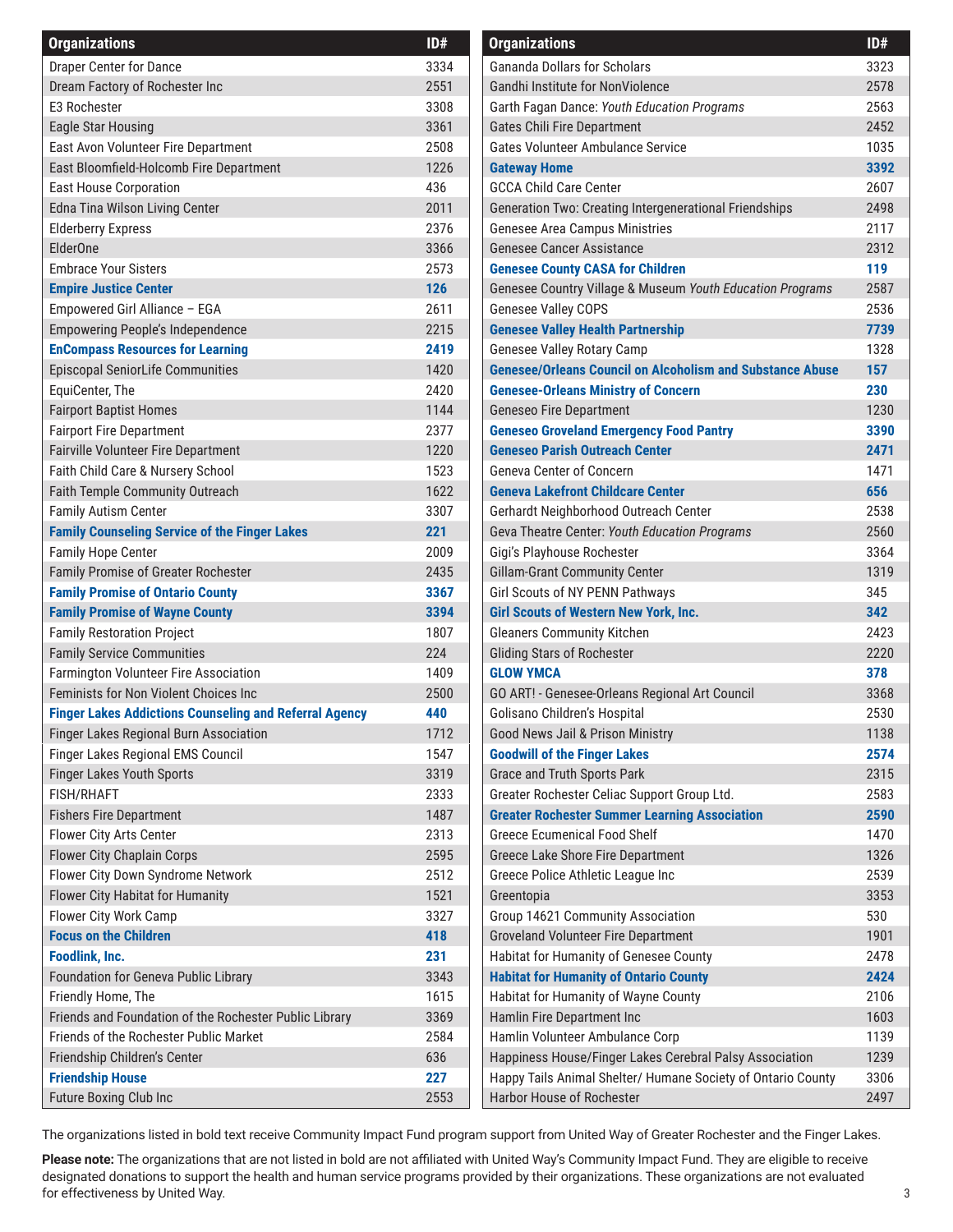| <b>Organizations</b>                                       | ID#  | <b>Organizations</b>                                            | ID# |
|------------------------------------------------------------|------|-----------------------------------------------------------------|-----|
| <b>HCR Cares</b>                                           | 1446 | Jim Dooley Center for Early Learning                            | 160 |
| Health Care Foundation of the Finger Lakes                 | 2615 | Joseph Avenue Arts and Culture Alliance                         | 332 |
| <b>Healthy Baby Network</b>                                | 2577 | Josh Rojas Foundation                                           | 331 |
| <b>Healthy Heroes at MCC</b>                               | 2618 | Journey Home                                                    | 221 |
| Hearing Loss Association of America Rochester Chapter      | 2425 | Joyful Rescues                                                  | 331 |
| Henrietta Fire Company #1                                  | 1264 | <b>Judicial Process Commission</b>                              | 250 |
| Heritage Christian Services                                | 1345 | Junior Achievement of Central Upstate NY (Rochester)            | 163 |
| Hickok Center for Brain Injury                             | 2325 | <b>Junior Achievement of Western NY</b>                         | 331 |
| <b>Highland Hospital</b>                                   | 1049 | Junior League of Rochester                                      | 338 |
| Highlands at Brighton, The                                 | 2426 | JUST ME Self Empowerment Center for Women Inc                   | 255 |
| Highlands Living Center, The                               | 2465 | <b>JustCause</b>                                                | 288 |
| Hill Haven Nursing Home                                    | 2402 | Justice for Childen G.L.O.W. Foundation                         | 253 |
| <b>Hillside Children's Center</b>                          | 233  | Juvenile Diabetes Research Foundation                           | 243 |
| <b>Hilton Fire Department</b>                              | 2479 | Kendall Fire Department                                         | 210 |
| His Branches                                               | 2480 | Kirkhaven                                                       | 132 |
| <b>Hochstein Memorial Music School</b>                     | 348  | Lakeview Health Services, Inc.                                  | 123 |
| Holy Childhood, Inc.                                       | 487  | Laurel House                                                    | 337 |
| <b>Home Meal Service</b>                                   | 160  | Leadership Rochester                                            | 243 |
| Home Start Hope                                            | 3375 | <b>Legal Aid Society of Rochester</b>                           | 239 |
| <b>HomeCare &amp; Hospice</b>                              | 109  | <b>Legal Assistance of Western NY (includes MCLAC and LAFL)</b> | 244 |
| Homesteads For Hope, Inc.                                  | 3352 | LeRoy Christian Community Project                               | 248 |
| Honeoye Cooperative Nursery School                         | 640  | <b>LeRoy Historical Society</b>                                 | 350 |
| Honeoye Falls Fire Department                              | 2379 | Leukemia & Lymphoma Society                                     | 254 |
| Honeoye Falls-Mendon Volunteer Ambulance                   | 1459 | <b>Life Solutions of Hamlin</b>                                 | 248 |
| Honor Flight Rochester                                     | 3376 | <b>Lifespan of Greater Rochester, Inc.</b>                      | 560 |
| <b>Hope Center of LeRoy</b>                                | 3358 | Lifetime Assistance                                             | 238 |
| <b>Hope Hall</b>                                           | 2108 | Lifetime Care                                                   | 228 |
| Hope Initiatives CDC                                       | 2598 | Lima Volunteer Ambulance                                        | 145 |
| <b>Hopewell Fire Department</b>                            | 2481 | Lima Volunteer Fire Department                                  | 119 |
| <b>Horizons at Harley</b>                                  | 2316 | Lincoln Volunteer Fire Department                               | 135 |
| <b>Horizons at Warner - UR</b>                             | 2571 | Literacy Rochester                                              | 240 |
| Hospeace House                                             | 2346 | <b>Literacy Volunteers of Ontario - Yates</b>                   | 155 |
| Hospice of Orleans                                         | 1904 | <b>Literacy Volunteers of Wayne County</b>                      | 144 |
| House of John                                              | 2008 | <b>Literacy West NY, Inc.</b>                                   | 241 |
| House of Mercy                                             | 1507 | Little Lakes Community Association                              | 337 |
| <b>Housing Council at PathStone, The</b>                   | 234  | Livingston County Habitat for Humanity                          | 232 |
| Humane Society of Livingston County                        | 3350 | <b>Livingston County Office for the Aging</b>                   | 159 |
| Humane Society of Wayne County                             | 2342 | Livingston County Sheriff's Foundation                          | 337 |
|                                                            | 1596 | Livingston Historical Society: Youth Education Programs         | 259 |
| Huther-Doyle                                               | 535  | Livonia Fire Department                                         | 127 |
| <b>Ibero-American Action League, Inc.</b><br><b>IGNITE</b> | 2372 | Livonia Volunteer Ambulance Squad                               | 119 |
|                                                            |      |                                                                 | 246 |
| India Community Center of Rochester                        | 1137 | Lochland School, Inc.                                           |     |
| Intervol                                                   | 2429 | Lollypop Farm, Humane Society of Greater Rochester              | 159 |
| Irondequoit Community Cupboard (ICC)                       | 2466 | Love the Children of Rochester Inc                              | 256 |
| Irondequoit Volunteer Ambulance Service                    | 1227 | Lupus Alliance of Upstate New York                              | 334 |
| Isaiah House                                               | 1525 | <b>Lyons Community Center</b>                                   | 354 |
| <b>Islamic Center of Rochester</b>                         | 1567 | Lyons Town Ambulance                                            | 239 |
| It's About Caring for Kids                                 | 2588 | M Squared Foundation For Peace And Social Change                | 339 |
| JDRF International, Rochester Chapter                      | 3379 | M.M. Ewing Continuing Care Center                               | 201 |
| Jewish Community Center of Greater Rochester               | 351  | Make-A-Wish Foundation                                          | 232 |
| <b>Jewish Family Service of Rochester, Inc.</b>            | 236  | <b>Manchester Fire Department</b>                               | 125 |
| Jewish Senior Life                                         | 164  | Maplewood Neighborhood Association                              | 238 |

| <b>Organizations</b>                                            | ID#  |
|-----------------------------------------------------------------|------|
| Jim Dooley Center for Early Learning                            | 1602 |
| Joseph Avenue Arts and Culture Alliance                         | 3324 |
| Josh Rojas Foundation                                           | 3314 |
| Journey Home                                                    | 2212 |
| Joyful Rescues                                                  | 3313 |
| Judicial Process Commission                                     | 2506 |
| Junior Achievement of Central Upstate NY (Rochester)            | 1631 |
| <b>Junior Achievement of Western NY</b>                         | 3311 |
| Junior League of Rochester                                      | 3384 |
| JUST ME Self Empowerment Center for Women Inc                   | 2552 |
| <b>JustCause</b>                                                | 288  |
| Justice for Childen G.L.O.W. Foundation                         | 2537 |
| Juvenile Diabetes Research Foundation                           | 2430 |
| Kendall Fire Department                                         | 2109 |
| Kirkhaven                                                       | 1322 |
| Lakeview Health Services, Inc.                                  | 1234 |
| Laurel House                                                    | 3373 |
| Leadership Rochester                                            | 2432 |
| <b>Legal Aid Society of Rochester</b>                           | 239  |
| <b>Legal Assistance of Western NY (includes MCLAC and LAFL)</b> | 2449 |
| LeRoy Christian Community Project                               | 2482 |
| <b>LeRoy Historical Society</b>                                 | 350  |
| Leukemia & Lymphoma Society                                     | 2544 |
| Life Solutions of Hamlin                                        | 2484 |
| <b>Lifespan of Greater Rochester, Inc.</b>                      | 560  |
| Lifetime Assistance                                             | 238  |
| Lifetime Care                                                   | 228  |
| Lima Volunteer Ambulance                                        | 1457 |
| Lima Volunteer Fire Department                                  | 1198 |
| Lincoln Volunteer Fire Department                               | 1353 |
| Literacy Rochester                                              | 240  |
| <b>Literacy Volunteers of Ontario - Yates</b>                   | 1556 |
| <b>Literacy Volunteers of Wayne County</b>                      | 1440 |
| <b>Literacy West NY, Inc.</b>                                   | 241  |
| Little Lakes Community Association                              | 3371 |
| Livingston County Habitat for Humanity                          | 2320 |
| <b>Livingston County Office for the Aging</b>                   | 159  |
| Livingston County Sheriff's Foundation                          | 3372 |
| Livingston Historical Society: Youth Education Programs         | 2599 |
| Livonia Fire Department                                         | 1279 |
| Livonia Volunteer Ambulance Squad                               | 1196 |
| Lochland School, Inc.                                           | 2467 |
| Lollypop Farm, Humane Society of Greater Rochester              | 1594 |
| Love the Children of Rochester Inc                              | 2568 |
| Lupus Alliance of Upstate New York                              | 3341 |
| <b>Lyons Community Center</b>                                   | 354  |
| Lyons Town Ambulance                                            | 2394 |
| M Squared Foundation For Peace And Social Change                | 3399 |
| M.M. Ewing Continuing Care Center                               | 2018 |
| Make-A-Wish Foundation                                          | 2329 |
| <b>Manchester Fire Department</b>                               | 1253 |
| Maplewood Neighborhood Association                              | 2381 |
|                                                                 |      |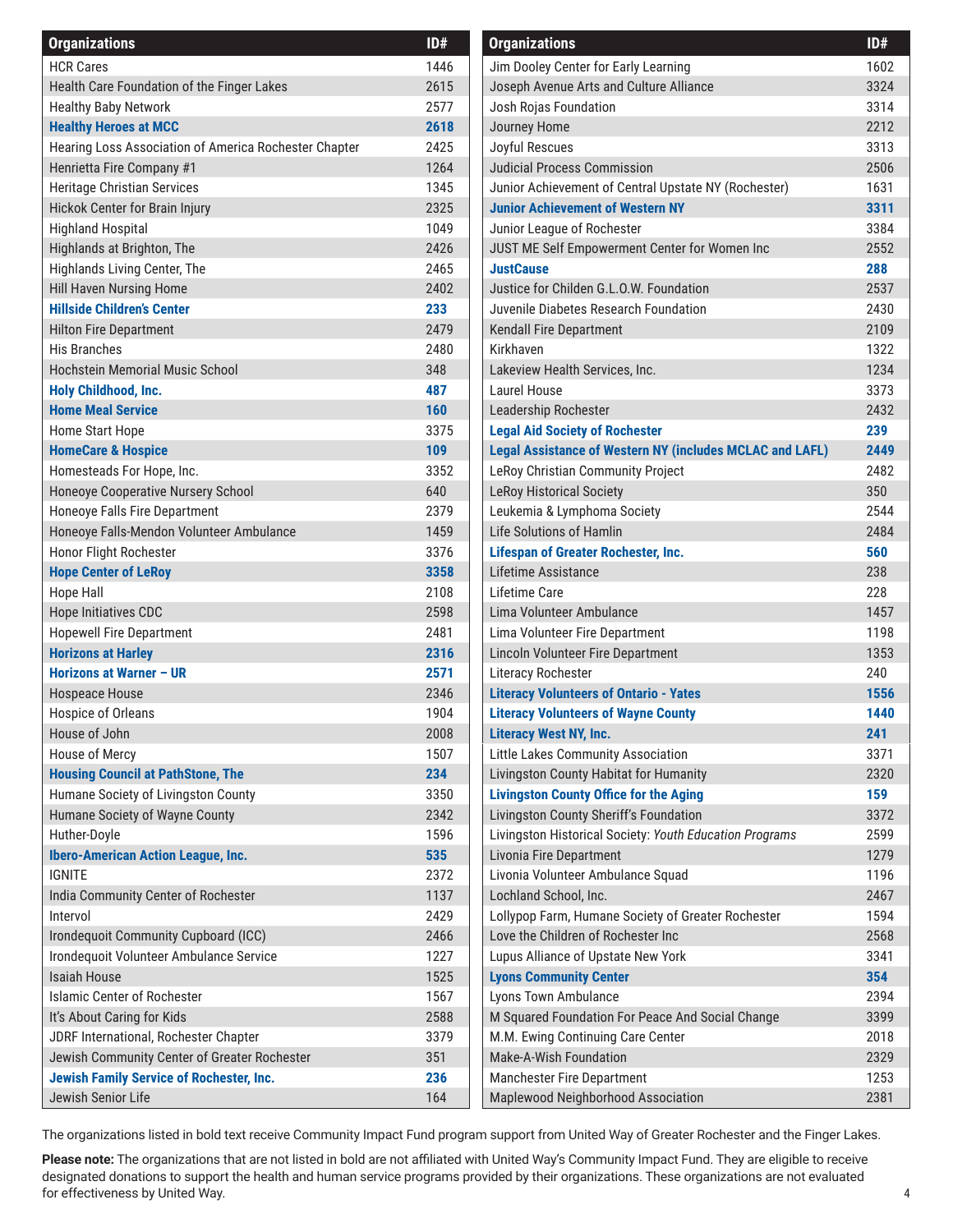| <b>Organizations</b>                                                    | ID#  | <b>Organizations</b>                                | ID# |
|-------------------------------------------------------------------------|------|-----------------------------------------------------|-----|
| March of Dimes                                                          | 2213 | <b>Ontario Volunteer Emergency Squad</b>            | 141 |
| Margaret's House Child Care Center @ RIT                                | 2214 | <b>Open Door Mission</b>                            | 334 |
| <b>Mary Cariola Center</b>                                              | 456  | Oregon Leopold Day Care Center                      | 660 |
| Mary M. Gooley Hemophilia Center                                        | 156  | <b>Out Alliance</b>                                 | 113 |
| Massasauga Search and Rescue Team                                       | 2453 | <b>Outreach Community Center</b>                    | 211 |
| <b>Matthew's Closet</b>                                                 | 2468 | <b>Palmyra Community Center</b>                     | 366 |
| McQuaid Jesuit High School                                              | 2555 | Park Ridge Child Care Center                        | 161 |
| Meal and More                                                           | 1483 | Park Ridge Commons                                  | 233 |
| <b>Meals On Wheels of Monroe County (UR Medicine Home Care)</b>         | 199  | Park Ridge Living Center                            | 181 |
| <b>Medical Motor Service of Rochester and Monroe County</b>             | 176  | Partners in Community Development                   | 201 |
| <b>Mental Health Association of Rochester/Monroe County, Inc.</b>       | 461  | Partners in Restorative Initiatives                 | 248 |
| Mental Health Association in Genesee County                             | 2492 | <b>Partnership for Ontario County</b>               | 122 |
| <b>Mercy Bridges</b>                                                    | 2485 | <b>PathStone Corporation</b>                        | 139 |
| Mercy Flight Central (based in Canandaigua)                             | 1902 | Pathway Houses of Rochester                         | 460 |
| Mercy Flight Inc. (serves Wyoming County)                               | 2503 | Patrick Place                                       | 256 |
| Michael Napoleone Memorial Foundation                                   | 2582 | <b>Pavilion Fire Company</b>                        | 245 |
| <b>Family Assistance Programs</b>                                       |      | Peaceprints of WNY                                  | 115 |
| Mission Share Outreach Center                                           | 2542 | Pearl Resources, Inc.                               | 252 |
| Monroe Community Hospital Auxiliary                                     | 1311 | Penfield Ecumenical Food Shelf                      | 333 |
| Morgan Manning House                                                    | 3310 | <b>Penfield Fire Company</b>                        | 243 |
| Morton Fire Company                                                     | 2345 | Penfield Presbyterian Day Care Center               | 254 |
| Mt. Carmel House                                                        | 1427 | <b>Penfield Strikers Soccer</b>                     | 248 |
| <b>Mt. Hope Family Center</b>                                           | 464  | Penfield Volunteer Ambulance                        | 108 |
| <b>Mumford Fire Department</b>                                          | 1484 | People Inc. Foundation                              | 340 |
| <b>NAMI Rochester</b>                                                   | 1501 | <b>Perinton Food Shelf</b>                          | 259 |
| Naples Little Bunch                                                     | 1502 | <b>Perinton Volunteer Ambulance</b>                 | 113 |
| National Center for Missing & Exploited Children NY Branch              | 1428 | Person Centered Housing Options                     | 337 |
| National Kidney Foundation Serving Upstate New York                     | 1052 | <b>Phelps Community Center</b>                      | 243 |
| National Multiple Sclerosis Society,                                    | 472  | <b>Phelps Volunteer Fire Department</b>             | 156 |
| Upstate New York Chapter, Inc.                                          |      | <b>Pines of Peace</b>                               | 221 |
| National Parkinson Foundation Greater Rochester                         | 1542 | Pirate Toy Fund                                     | 238 |
| <b>Nativity Preparatory Academy</b>                                     | 2510 | <b>Pittsford Education Foundation</b>               | 260 |
| Nazareth College                                                        | 3335 | <b>Pittsford Food Cupboard</b>                      | 238 |
| <b>NCS CDC</b>                                                          | 3360 | <b>Pittsford Volunteer Ambulance</b>                | 108 |
| NeighborWorks Rochester                                                 | 1167 | <b>Pittsford Youth Services</b>                     | 158 |
| Neutral Ground Support Organization Inc                                 | 2400 | Planned Parenthood of Central and Western NY        | 335 |
| Never Say Never Foundation                                              | 2581 | <b>Pluta Cancer Center Foundation</b>               | 239 |
| New York Wine and Culinary Center: Youth Education Programs             | 3333 | <b>Point Pleasant Firemen's Association</b>         | 118 |
| Newark-Wayne Community Hospital Foundation                              | 1437 | Port Gibson Volunteer Fire Department               | 130 |
| <b>Nicholas H. Noyes Memorial Hospital</b>                              | 2516 | Pre-Trial Services Corporation of the Monroe County | 232 |
| Norman Howard School                                                    | 365  | <b>Bar Association</b>                              |     |
| North East Area Development                                             | 550  | Prevention 1st Foundation Inc.                      | 247 |
| North Star Christian Academy Day Care                                   | 2322 | Prison Ministry of Upstate New York                 | 338 |
| Northeast Quadrant Advanced Life Support NQALS                          | 2604 | <b>Project Read</b>                                 | 113 |
| Notre Dame Learning Center                                              | 2470 | <b>Project Stork</b>                                | 338 |
| Nunda Fire Department                                                   | 1432 | Providence Housing Development Corporation          | 238 |
| Nunda Volunteer Ambulance Service                                       | 1343 | PWP of Greater Rochester, Chapter 683               | 161 |
| <b>Nurse-Family Partnership (Visiting Nurse Service Signature Care)</b> | 2596 | Quad A for Kids                                     | 236 |
| Oak Orchard Community Health Center                                     | 1072 | <b>R Community Bikes</b>                            | 260 |
| Oakfield Volunteer Fire Department                                      | 1399 | <b>RBTL: Youth Education Programs</b>               | 255 |
| Oaks Corner Volunteer Fire Department                                   | 2610 | <b>RCIL</b>                                         | 104 |
| On The Road Youth Ministry                                              | 1903 | Refugees Helping Refugees                           | 257 |

| <b>Organizations</b>                                                          | ID#  |
|-------------------------------------------------------------------------------|------|
| <b>Ontario Volunteer Emergency Squad</b>                                      | 1412 |
| <b>Open Door Mission</b>                                                      | 3340 |
| Oregon Leopold Day Care Center                                                | 660  |
| <b>Out Alliance</b>                                                           | 1135 |
| <b>Outreach Community Center</b>                                              | 2112 |
| <b>Palmyra Community Center</b>                                               | 366  |
| Park Ridge Child Care Center                                                  | 1613 |
| Park Ridge Commons                                                            | 2336 |
| Park Ridge Living Center                                                      | 1818 |
| Partners in Community Development                                             | 2014 |
| Partners in Restorative Initiatives                                           | 2486 |
| <b>Partnership for Ontario County</b>                                         | 122  |
| <b>PathStone Corporation</b>                                                  | 139  |
| Pathway Houses of Rochester                                                   | 460  |
| <b>Patrick Place</b>                                                          | 2569 |
| <b>Pavilion Fire Company</b>                                                  | 2451 |
| Peaceprints of WNY                                                            | 1155 |
| Pearl Resources, Inc.                                                         | 2525 |
| Penfield Ecumenical Food Shelf                                                | 3331 |
| <b>Penfield Fire Company</b>                                                  | 2433 |
| Penfield Presbyterian Day Care Center                                         | 2540 |
| <b>Penfield Strikers Soccer</b>                                               | 2487 |
| Penfield Volunteer Ambulance                                                  | 1080 |
| People Inc. Foundation                                                        | 3405 |
| <b>Perinton Food Shelf</b>                                                    | 2593 |
| <b>Perinton Volunteer Ambulance</b>                                           | 1132 |
| Person Centered Housing Options                                               | 3377 |
| <b>Phelps Community Center</b>                                                | 2434 |
| <b>Phelps Volunteer Fire Department</b>                                       | 1564 |
| Pines of Peace                                                                | 2218 |
| Pirate Toy Fund                                                               | 2386 |
| <b>Pittsford Education Foundation</b>                                         | 2600 |
| <b>Pittsford Food Cupboard</b>                                                | 2387 |
| <b>Pittsford Volunteer Ambulance</b>                                          | 1083 |
| <b>Pittsford Youth Services</b>                                               | 1581 |
| Planned Parenthood of Central and Western NY                                  | 3359 |
| <b>Pluta Cancer Center Foundation</b>                                         | 2399 |
| <b>Point Pleasant Firemen's Association</b>                                   | 1186 |
| Port Gibson Volunteer Fire Department                                         | 1301 |
| Pre-Trial Services Corporation of the Monroe County<br><b>Bar Association</b> | 2323 |
| Prevention 1st Foundation Inc.                                                | 2472 |
| Prison Ministry of Upstate New York                                           | 3380 |
| <b>Project Read</b>                                                           | 113  |
| <b>Project Stork</b>                                                          | 3388 |
| Providence Housing Development Corporation                                    | 2388 |
| PWP of Greater Rochester, Chapter 683                                         | 1612 |
| Quad A for Kids                                                               | 2364 |
| <b>R Community Bikes</b>                                                      | 2601 |
| <b>RBTL: Youth Education Programs</b>                                         | 2559 |
| <b>RCIL</b>                                                                   | 1047 |
| Refugees Helping Refugees                                                     | 2576 |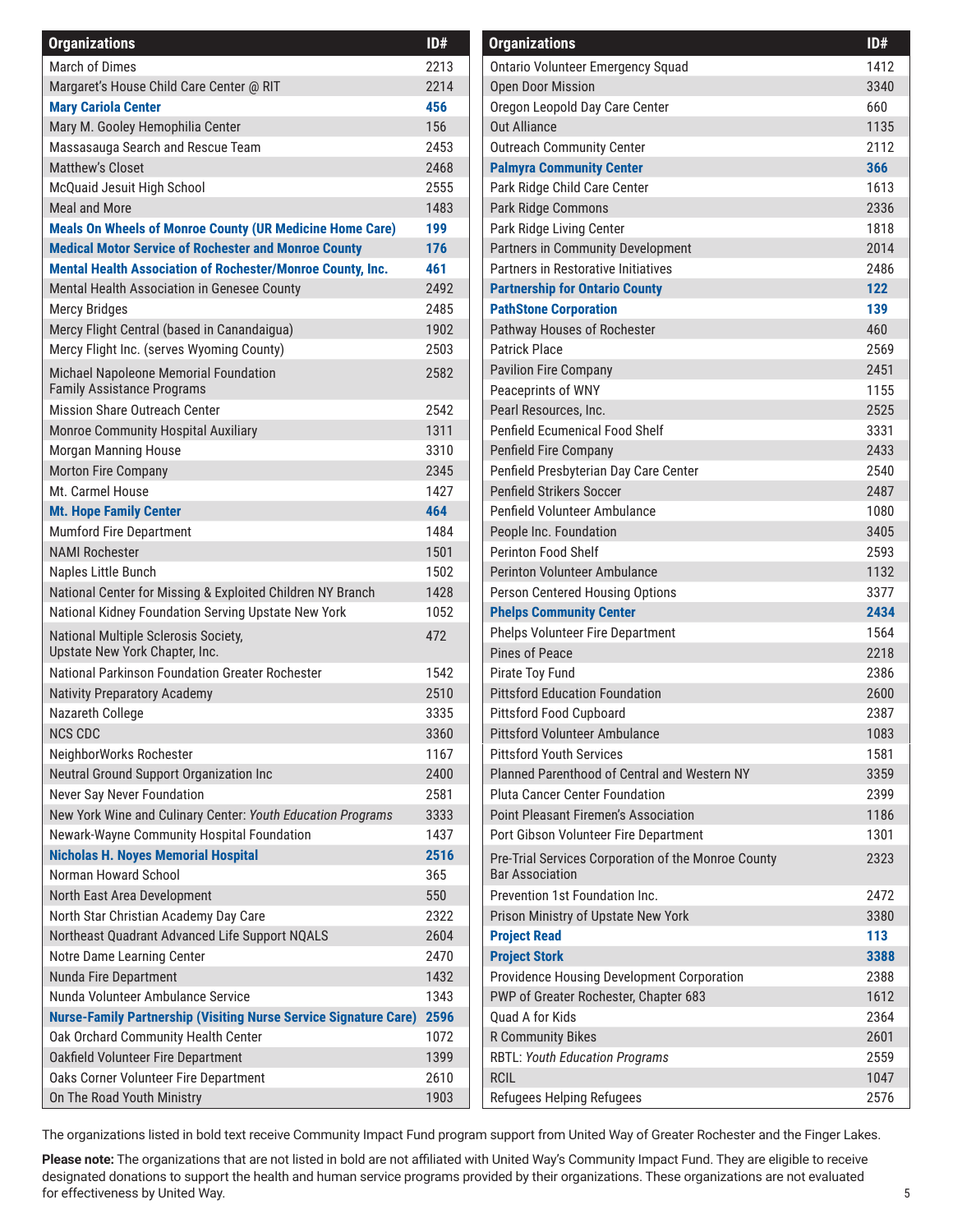| <b>Organizations</b>                                  | ID#  | <b>Organizations</b>                                        | ID# |
|-------------------------------------------------------|------|-------------------------------------------------------------|-----|
| <b>Regional Action Phone</b>                          | 253  | Seneca Park Zoo Education Programs                          | 243 |
| <b>Renewalk Ministries</b>                            | 2324 | <b>Senior Living Council</b>                                | 231 |
| Resolve of Greater Rochester                          | 2326 | <b>Serenity House of Victor</b>                             | 125 |
| Richard M Guon Child Care Center at MCC               | 2367 | SewGreen Rochester                                          | 338 |
| <b>Richmond Fire Department</b>                       | 1184 | Shepherd Home                                               | 244 |
| Ridge Culver Volunteer Fire Association               | 2488 | Shore Foundation, The                                       | 340 |
| Rise Up Rochester                                     | 2378 | Sisters Together Achieving Results (STAR)                   | 261 |
| RISE UP Theraputic Horsemanship                       | 3385 | <b>Soaring Stars</b>                                        | 331 |
| Rochester Academy of Medicine                         | 3348 | <b>Society for the Protection &amp; Care of Children</b>    | 254 |
| Rochester Area Right to Life Committee Education Fund | 1087 | Sodus Bay Junior Sailing Association                        | 245 |
| Rochester Ataxia Foundation                           | 2557 | Sodus Town Ambulance Corps                                  | 129 |
| Rochester Childfirst Network                          | 672  | Sojourner House at PathStone                                | 126 |
| Rochester Children's Scholarship Fund (RCSF)          | 1244 | <b>Source of Success After School Program</b>               | 244 |
| Rochester Christian Daycare and Pre-School            | 1625 | South Byron Volunteer Fire Company                          | 211 |
| Rochester City Ballet: Youth Education Programs       | 3336 | South East Area Coalition (SEAC)                            | 565 |
| <b>Rochester Education Foundation</b>                 | 2529 | South Wedge Food Program                                    | 162 |
| <b>Rochester Family Mission</b>                       | 1288 | South Wedge Planning Committee                              | 161 |
| Rochester Fringe Festival: Youth Education Programs   | 3330 | <b>Southwest Area Neighborhood Association, Inc. (SWAN)</b> | 569 |
| Rochester General Hospital                            | 3365 | Special Olympics New York, Genesee Region                   | 116 |
| <b>Rochester Global Connections</b>                   | 2216 | Spencerport Area Ecumenical Food Shelf                      | 234 |
| Rochester Hearing and Speech Center                   | 152  | Spencerport Volunteer Fireman's Association                 | 136 |
| Rochester Hispanic Youth Baseball League, Inc.        | 2390 | Spiritus Christi Mental Health Center                       | 240 |
| Rochester Mental Health Center                        | 481  | Spiritus Christi Prison Outreach                            | 138 |
| <b>Rochester Prep</b>                                 | 2603 | Springwater Volunteer Fire Department                       | 129 |
| Rochester Presbyterian Home                           | 1094 | St. Ann's Community                                         | 211 |
| Rochester Refugee Resettlement Services               | 3328 | St. John's Home                                             | 193 |
| Rochester Regional Health Foundation                  | 1091 | <b>St. Joseph's Neighborhood Center</b>                     | 201 |
| <b>Rochester Rehabilitation Center, Inc.</b>          | 486  | St. Mark Lutheran Preschool                                 | 141 |
| Rochester Rotary Sunshine Campus                      | 1098 | St. Paul Lutheran School                                    | 256 |
| Rochester Sailing & Boating Foundation                | 2612 | St. Paul's Day Care Center                                  | 158 |
| Rochester School for the Deaf                         | 1162 | St. Peter's Kitchen                                         | 132 |
| Rochester Special Hockey                              | 3345 | <b>Society of St. Vincent de Paul St. Benedict</b>          | 260 |
| Rochester Spinal Association                          | 3378 | <b>STARBRIDGE</b>                                           | 406 |
| Rochester Youth for Christ                            | 1254 | STEP Council of the Genesee Region                          | 112 |
| <b>RochesterWorks</b>                                 | 2519 | <b>Strong Memorial Hospital</b>                             | 110 |
| <b>Rocovery Fitness</b>                               | 3355 | Strong, The (Museum) Youth Education Programs               | 255 |
| Ronald McDonald House Charities of Rochester NY       | 1599 | <b>SummerLEAP at Allendale Columbia</b>                     | 334 |
| Rose Fire Company                                     | 2489 | <b>SummerLEAP at the College at Brockport</b>               | 335 |
| RPO: Youth Education Programs                         | 2558 | <b>Sunset House</b>                                         | 162 |
| Rush Fire Department                                  | 1121 | Sunshine Nursery School                                     | 239 |
| <b>Safe Harbors of the Finger Lakes</b>               | 3301 | Susan B Anthony Museum & House Youth Education Programs     | 259 |
| Saint's Place                                         | 2401 | <b>Sustain Inspire Survive</b>                              | 244 |
| <b>Salvation Army, Batavia Corps</b>                  | 262  | <b>Suzanne's Comfort Care Home</b>                          | 339 |
| <b>Salvation Army, Canandaigua Corps</b>              | 263  | <b>Teen Book Festival</b>                                   | 333 |
| <b>Salvation Army, Geneva Corps</b>                   | 266  | Temple Beth El                                              | 261 |
| <b>Salvation Army, Rochester Area Services</b>        | 276  | <b>Teresa House</b>                                         | 169 |
| <b>Samaritan Harvest</b>                              | 2546 | Theta Omicron Scholarship Foundation                        | 163 |
| <b>Santa Hat Society</b>                              | 3354 | The Margaret Home                                           | 338 |
| Saving Grace Ministries of Rochester                  | 2533 | Third Church Hunger Program                                 | 247 |
| <b>Scott Spino Foundation</b>                         | 2517 | Thrive to Survive                                           | 259 |
| Scottsville Volunteer Fire Department                 | 1187 | Tourette Association of America - Greater NY Chapter        | 116 |
| <b>Second Chance</b>                                  | 1905 | <b>Trillium Health</b>                                      | 250 |

| <b>Organizations</b>                                        | ID#  |
|-------------------------------------------------------------|------|
| Seneca Park Zoo Education Programs                          | 2439 |
| Senior Living Council                                       | 2310 |
| <b>Serenity House of Victor</b>                             | 125  |
| SewGreen Rochester                                          | 3386 |
| <b>Shepherd Home</b>                                        | 2441 |
| Shore Foundation, The                                       | 3400 |
| Sisters Together Achieving Results (STAR)                   | 2617 |
| <b>Soaring Stars</b>                                        | 3317 |
| <b>Society for the Protection &amp; Care of Children</b>    | 254  |
| Sodus Bay Junior Sailing Association                        | 2459 |
| Sodus Town Ambulance Corps                                  | 1292 |
| Sojourner House at PathStone                                | 1262 |
| <b>Source of Success After School Program</b>               | 2448 |
| South Byron Volunteer Fire Company                          | 2116 |
| South East Area Coalition (SEAC)                            | 565  |
| South Wedge Food Program                                    | 1620 |
| South Wedge Planning Committee                              | 1617 |
| <b>Southwest Area Neighborhood Association, Inc. (SWAN)</b> | 569  |
| Special Olympics New York, Genesee Region                   | 1165 |
| Spencerport Area Ecumenical Food Shelf                      | 2344 |
| Spencerport Volunteer Fireman's Association                 | 1362 |
| Spiritus Christi Mental Health Center                       | 2403 |
| Spiritus Christi Prison Outreach                            | 1384 |
| Springwater Volunteer Fire Department                       | 1295 |
| St. Ann's Community                                         | 2113 |
| St. John's Home                                             | 193  |
| <b>St. Joseph's Neighborhood Center</b>                     | 2017 |
| St. Mark Lutheran Preschool                                 | 1415 |
| St. Paul Lutheran School                                    | 2561 |
| St. Paul's Day Care Center                                  | 1588 |
| St. Peter's Kitchen                                         | 1324 |
| <b>Society of St. Vincent de Paul St. Benedict</b>          | 260  |
| <b>STARBRIDGE</b>                                           | 406  |
| STEP Council of the Genesee Region                          | 1125 |
| <b>Strong Memorial Hospital</b>                             | 1107 |
| Strong, The (Museum) Youth Education Programs               | 2556 |
| <b>SummerLEAP at Allendale Columbia</b>                     | 3347 |
| <b>SummerLEAP at the College at Brockport</b>               | 3357 |
| <b>Sunset House</b>                                         | 1627 |
| Sunshine Nursery School                                     | 2393 |
| Susan B Anthony Museum & House Youth Education Programs     | 2594 |
| <b>Sustain Inspire Survive</b>                              | 2440 |
| <b>Suzanne's Comfort Care Home</b>                          | 3393 |
| <b>Teen Book Festival</b>                                   | 3338 |
| Temple Beth El                                              | 2613 |
| <b>Teresa House</b>                                         | 169  |
| Theta Omicron Scholarship Foundation                        | 1635 |
|                                                             |      |
| The Margaret Home                                           | 3387 |
| Third Church Hunger Program<br><b>Thrive to Survive</b>     | 2475 |
|                                                             | 2592 |
| Tourette Association of America - Greater NY Chapter        | 1168 |
| <b>Trillium Health</b>                                      | 2502 |